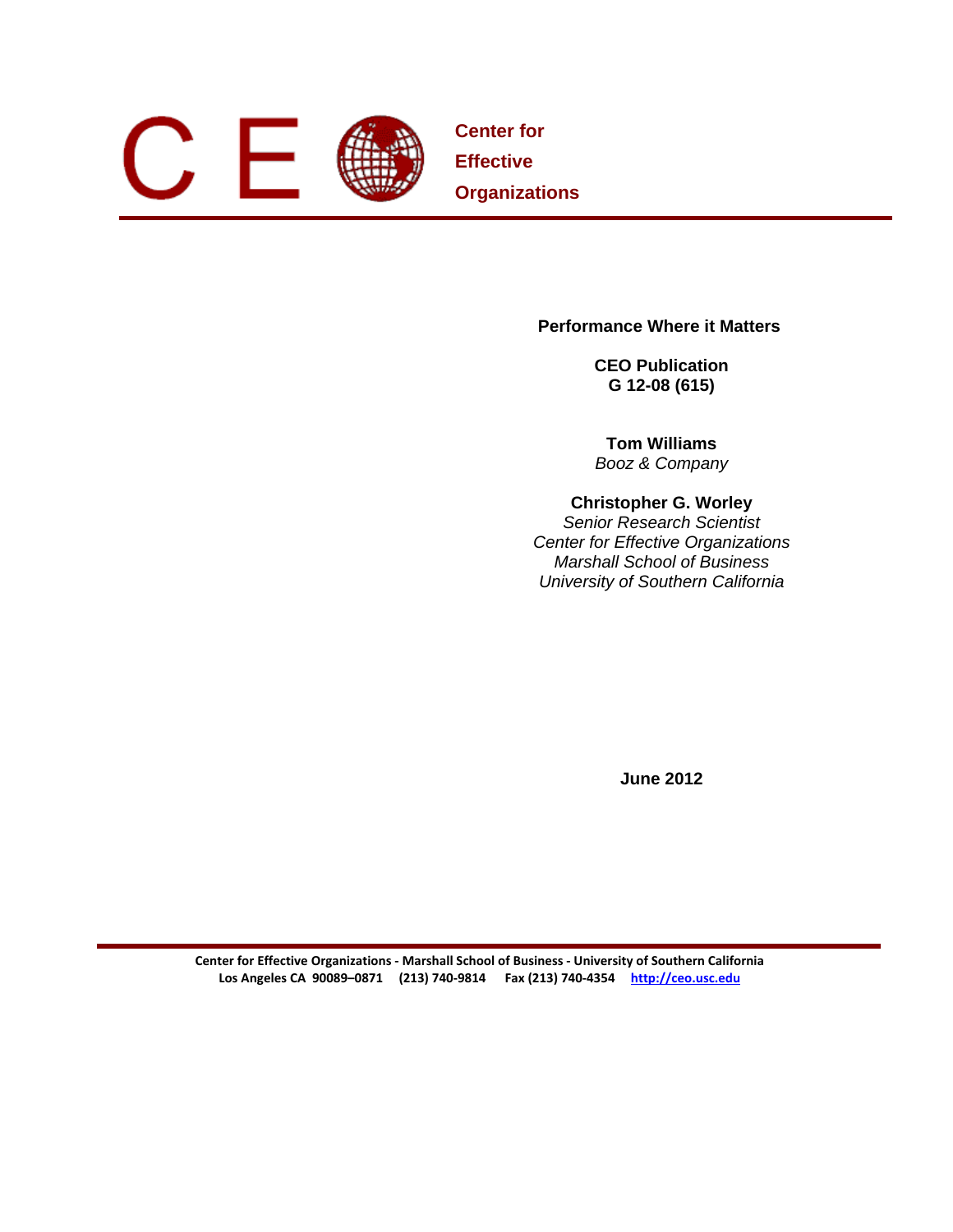## **Performance Where it Matters**

Tom Williams and Chris Worley

*This article focuses on two related management concerns: (1) is consistent/sustained high performance possible and (2) what might account for it? The primary focus of this paper is to understand sustained high levels of performance -- the holy grail of management and the ultimate dependent variable in business research and writing. The frequency of mention and the pervasiveness of traditional financial economics suggest that total shareholder return (TSR) against a market index is the sine qua non of benchmarks. However, the data is quite variable about whether any corporation, no matter how good or great, has been able to consistently outperform "the market" for extended periods of time. Following the lead of other researchers, and using 30 years of data from 12 industries, changing the frame of reference from the market to the firm's environment reveals a different and persistent set of performance patterns that beg explanation.* 

*The secondary focus explores three alternative explanations for these patterns. The population ecology perspective suggests that large organizations can sustain high levels of performance that are the result of initial advantages, organization inertia, and low levels of environmental change. The strategic choice perspective suggests that the effective execution of a particular set of management practices is responsible for sustained performance. Neither of those arguments holds up to the empirical data. A third, under-researched, and derivative perspective - -adaptation/ agility – emerges as an alternative explanation. Management implications and a research agenda based on these results are proposed.* 

#### **Introduction**

Sustained organization performance is a primary objective of management, and shelves groan under the weight of best-selling books purporting to explain how this can be achieved. Peters and Waterman (1982) proposed the initial formula for success in their classic In Search of Excellence, and more recently, Collins and his colleagues (Collins and Porras, 1994; Collins, 2001), Joyce, Nohria, and Roberson (2003), and others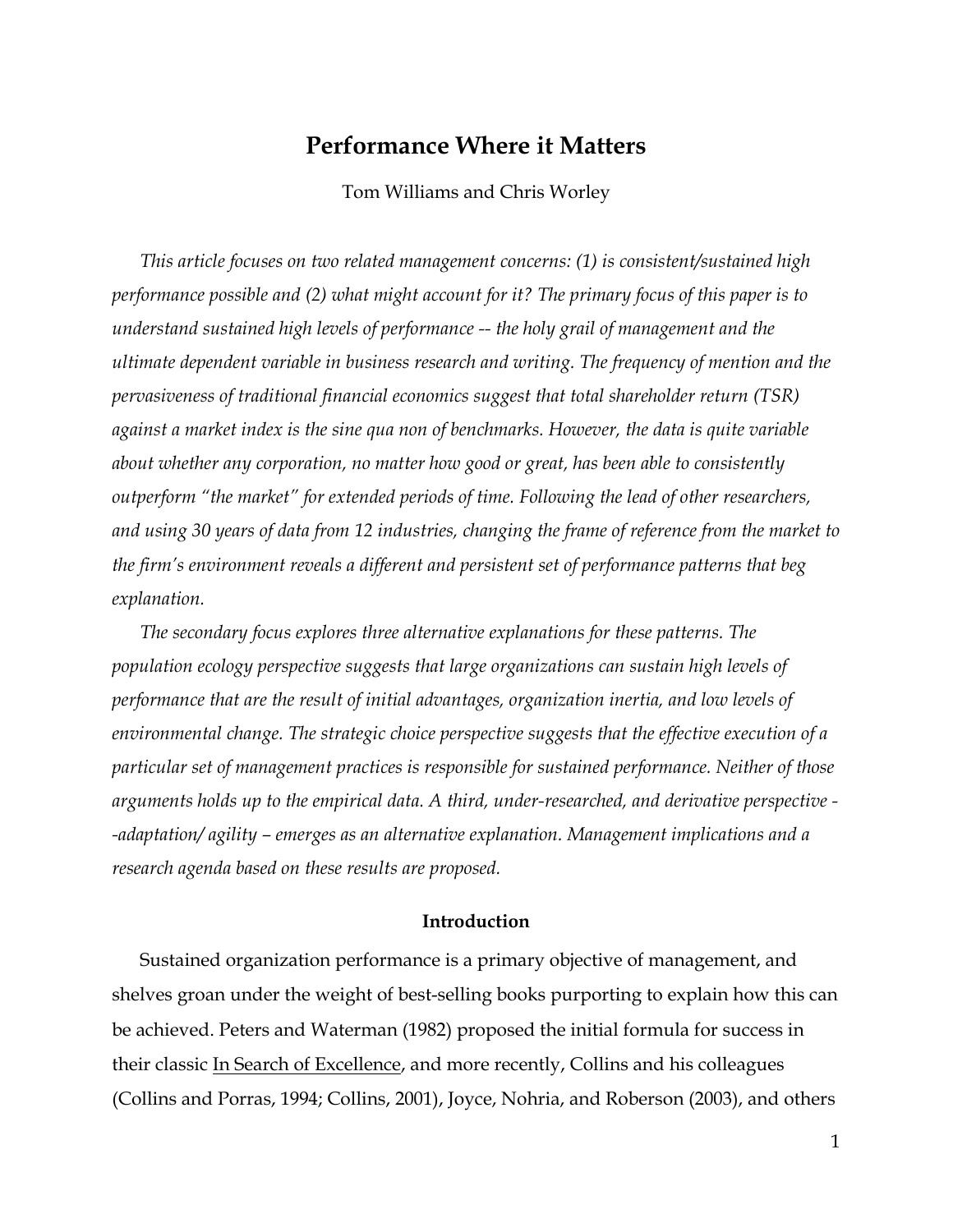have extended the genre. These "secrets of business success" may be simple or complex but, like exercise programs or diets, they all hold out the promise of results by applying the laws of organizational physics: Do these things and improved performance will surely follow.

The academic literature, not surprisingly, has been split over the issue. One perspective argues that understanding the problem is a function of the measure of performance used (Foster and Kaplan, 2001; McGahan, 1999; Devinney, Yip, and Johnson, 2010). Any particular recipe may or may not work depending on how you define "sustained performance." Another perspective argues for greater precision in understanding the drivers of long-term performance (Kotter and Heskett, 1992; Collins, 2001; Collins and Porras, 1994; Joyce, Nohria, and Roberson, 2003). That is, sustained performance depends on which recipe you follow.

This article explores these two issues and reports on our attempts to reconcile the different perspectives, research, and practice. We begin by reviewing the literature that attempts to define sustained performance and propose our own solution to the "quixotic quest" (Kirby, 2005). Based on that proposal, we turn to an exploration of such sustained performance. Three broad perspectives – population ecology, strategic choice, and adaptation – are proposed and we note that the first two perspectives do not explain sustained performance well in the case of large corporations.

#### **Measuring and Explaining Sustained Performance**

There is no consensus on the measurement of sustained performance. The dimensions of the argument are conveniently categorized by a) metrics, b) benchmarks, and c) time horizons (Kirby, 2005; Devinney, Yip, and Johnson, 2010). For example, traditional financial economics and the oft-cited management goal of "maximizing shareholder return" supports total shareholder return (TSR) as the best performance metric and the S&P500 stock index as the appropriate benchmark, but is relatively silent on how long performance must be above the index to be considered "sustained."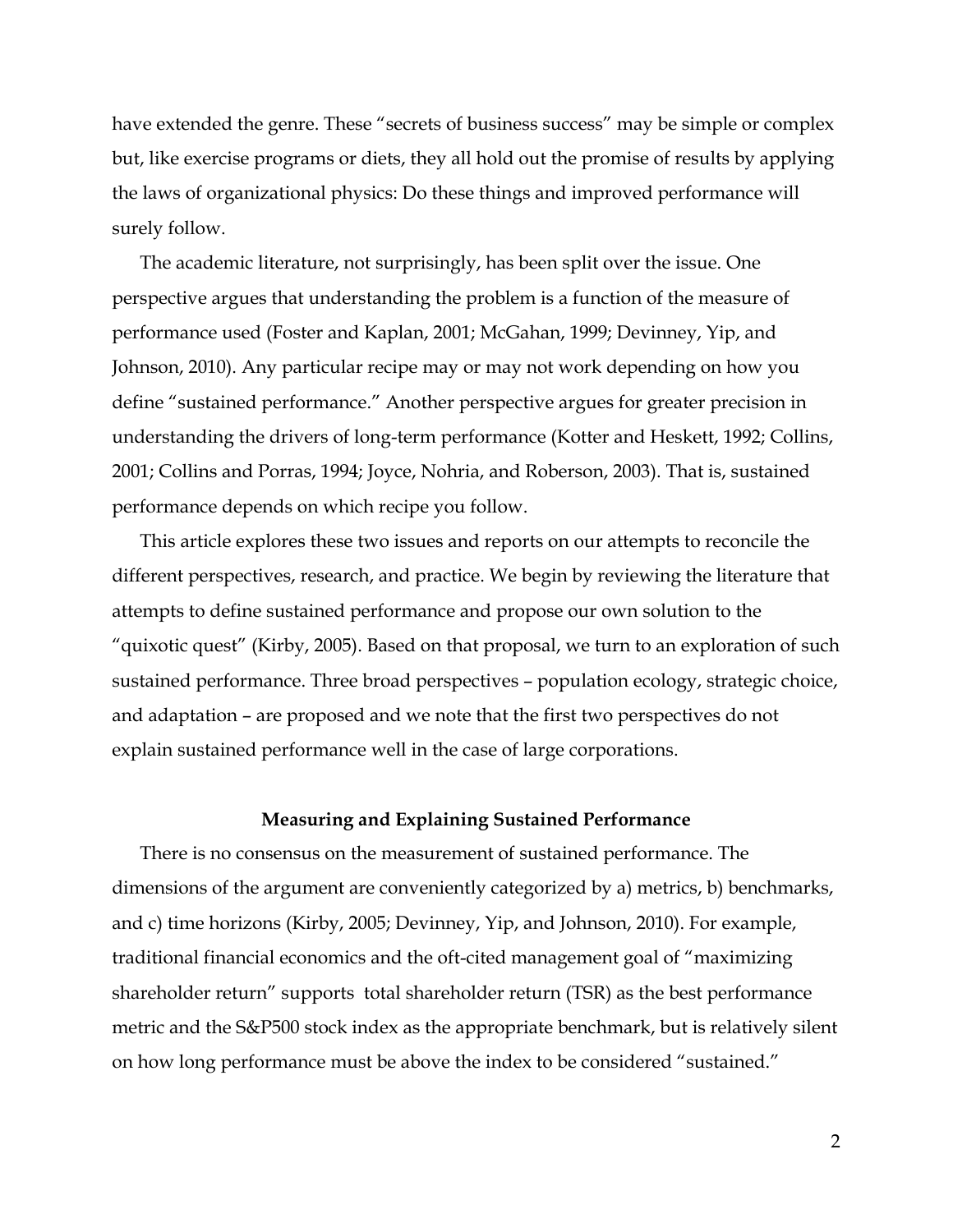Richard, Devinney, Yip, and Johnson (2009) provide the most recent review of performance metrics. Noting the wide variety of measures concerning organization effectiveness (c.f., Campbell, 1977), their focus on organization performance suggested three broad categories: financial market, accounting, and mixed measures, such as balanced scorecards or Tobin's q. Financial market measures are often preferred because they are considered "objective," difficult to manipulate over anything but the very short term, reflect outside investors' perceptions of value, and have the benefit of being a single measure against which *any* public firm can be judged. However, their review of 213 articles published between 2005 and 2007 found that 53% used accounting measures, such as ROA and ROE, 17% used financial market measures, such as TSR, and 8% used "survival" measures. The most commonly used measure, ROA, was used in 6% of the studies. The second most common measure, TSR, was used in 3%. There was clearly no agreed upon measure.

They concluded that a variety of measures can be used, but those selected should be theoretically justified rather than just readily available. They also argued for several measures given the multi-dimensional character of performance, and for longitudinal measures given the dynamic influence of environmental and other forces.

The second category, benchmarks, is less fragmented but closely related to the choice of metric. For studies that are seeking to measure and explain a financial market rate of return, such as TSR, the S&P500 (Foster and Kaplan, 2001) or industry TSR (e.g., Chatterjee and Hambrick, 2007), are logical choices. Similarly, accounting metrics are often compared to industry averages (e.g., Shimizu, 2007; Zhang, 2006).

The use of industry average as a benchmark naturally raises the issue of "what's an industry?" Each of the existing classification schemes (e.g., Standard Industrial Classification (SIC), North American Industrial Classification Systems (NAICS), and Industry Classification Benchmark (ICB)) or other less formal systems has its own strengths and weaknesses that are mostly related to the homogeneity of the firms within a category. It makes little sense to compare Nike and Unilever, although both are included in the "31" NAICS industry classification.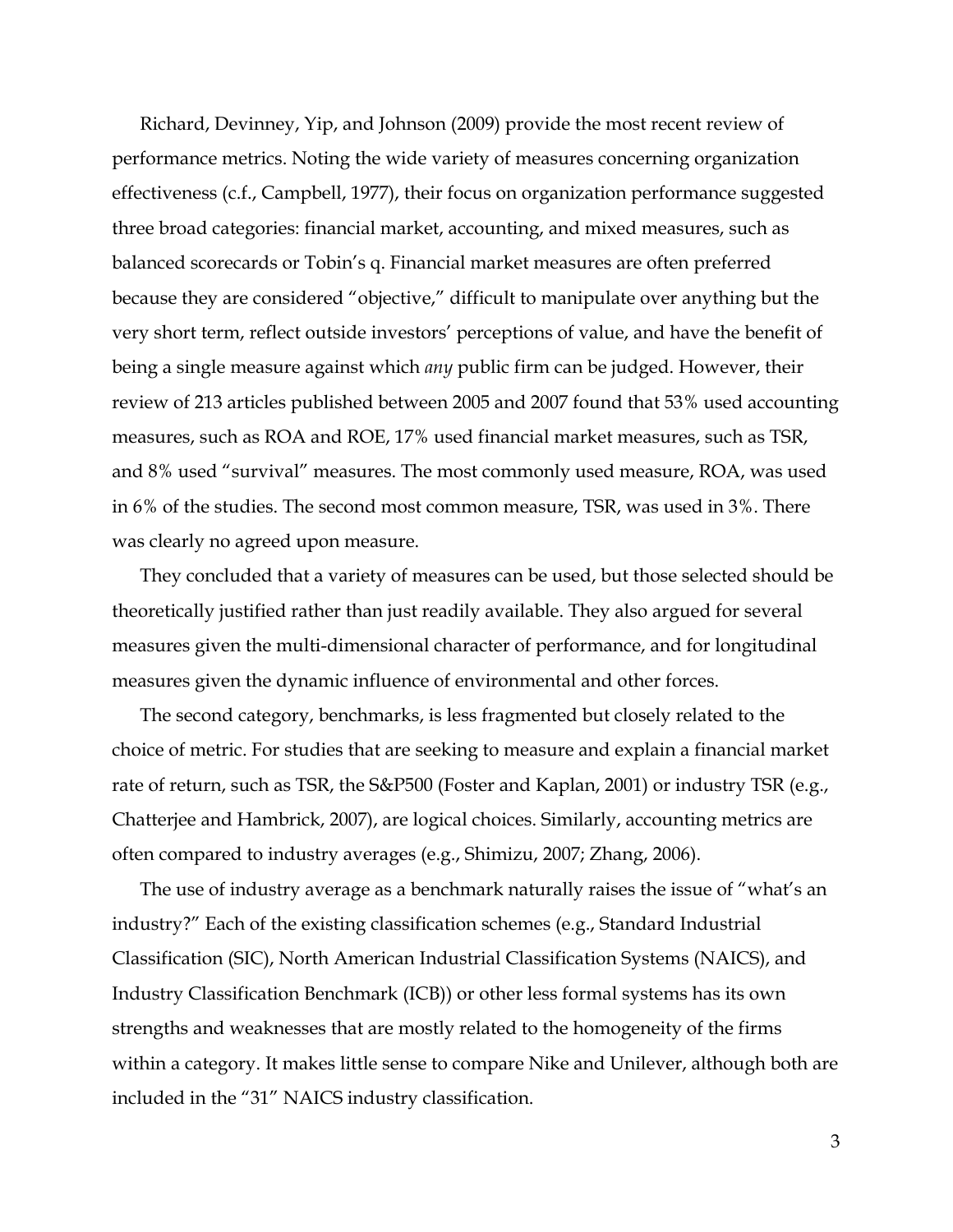The final category, time horizon, demonstrates considerable variation. Few, if any, studies have claimed to be exploring sustained performance for anything less than 3 to 5 years while population ecology studies using survival as the dependent variable have used decades. De Geus's (1997) study required a firm to exist for at least 100 years to be included in his dataset. Kirby (2005) has proposed that 10 years be the minimum.

A number of popular studies have combined all three categories into a scheme and definition of sustained performance. Table 1 presents several prominent schemes.

> ----------------------------------------- Table 1 about here -----------------------------------------

Foster and Kaplan (2001) drew on the McKinsey Corporate Performance Database of 1008 large companies (among the largest 80% of US companies) from 15 industries over a 36-year period 1962-1998.Total shareholder return (TSR) for their database closely tracked the S&P500 stock index. The firms were relatively "pure plays" in that more than 50% of their revenue came from a primary industry.

According to their research:

… long-term studies of corporate birth, survival, and death in America clearly show that the corporate equivalent of El Dorado, the golden company that continually performs better than the markets, *has never existed*. It is a myth. Managing for survival, even among the best and most revered corporations, does not guarantee strong long-term performance for shareholders. In fact, just the opposite is true. In the long run, markets always win. (Foster and Kaplan, 2001, p. 9)

They concluded that sustained long-term performance is impossible; mean reversion is an irresistible force. Equity markets are subject to fads, irrational exuberance, and panics that have little to do with the quality of the business strategy, management insight, and organization designs that produce profits.

Foster and Kaplan's results must be reconciled with other studies that also used TSR but claim that sustained performance is possible. Collins and Porras' (1994) list of 18 visionary companies produced cumulative stock returns that were 15 times the general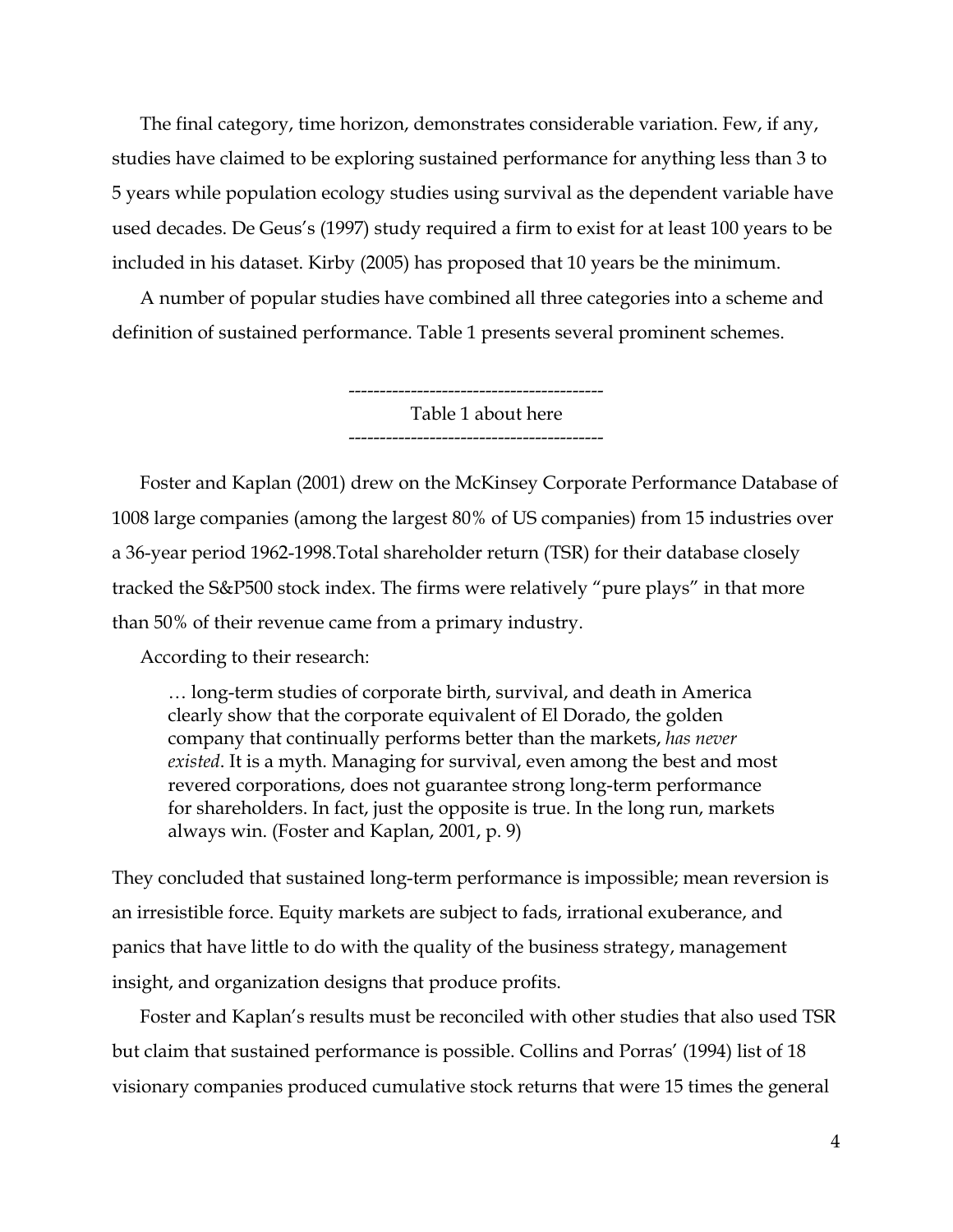market and 6.6 times paired comparison companies over a 64 year period (1926-1990). Collins (2001) retained the "matched pair" methodology in Good to Great, where the definition of high sustained performance was a 15-year period of cumulative stock returns more than three times the general market preceded by a 15-year period of good returns. Finally, Joyce, Nohria, and Roberson (2003) used cumulative TSR over a 10-year period and their "winners" returned 945% whereas losers returned only 62%. Foster and Kaplan's results differ from these others in the use of cumulative shareholder return over a particular time period. Cumulative TSR showed sustainable high performance but year over year TSR did not.

Some researchers have challenged these results (e.g., Niendorf and Beck, 2008) demonstrating that the choice of dates to begin and end the cumulative calculation drastically affects the outcome. Our concern is with the cumulative tactic itself. While the market TSR is an index of multiple firms – 500 in the S&P case – and accurately reflects the financial environment, any individual firm's cumulative TSR can be greatly skewed by results that do not reflect the intent of the term "sustained superior performance." For example, abnormally high returns early in the time series are compounded into the cumulative return figure. Similarly, consistently above average returns early in the time series can also skew the result. Finally, the absence of any years where TSR is negative provides a distinct advantage. While each of those outcomes is an element of sustained high performance, their presence in a cumulative sense can skew perceptions of sustained performance.

McGahan (1999) mined the Compustat database for 1981 to 1997 looking for patterns of performance to help guide expectations for managers and researchers. She screened 13,574 reporting entities with annual sales or assets of at least \$10 million within 8,018 U.S. corporations in 664 industries. Because firms tend to group similar operating units for reporting purposes, McGahan called her reporting entities "business segments" rather than "business units." The study ranked business segments according to accounting profitability (the ratio of operating income to assets, or ROA) in the first four years the segment appeared (but mostly 1981-1984 since most firms were present for the

5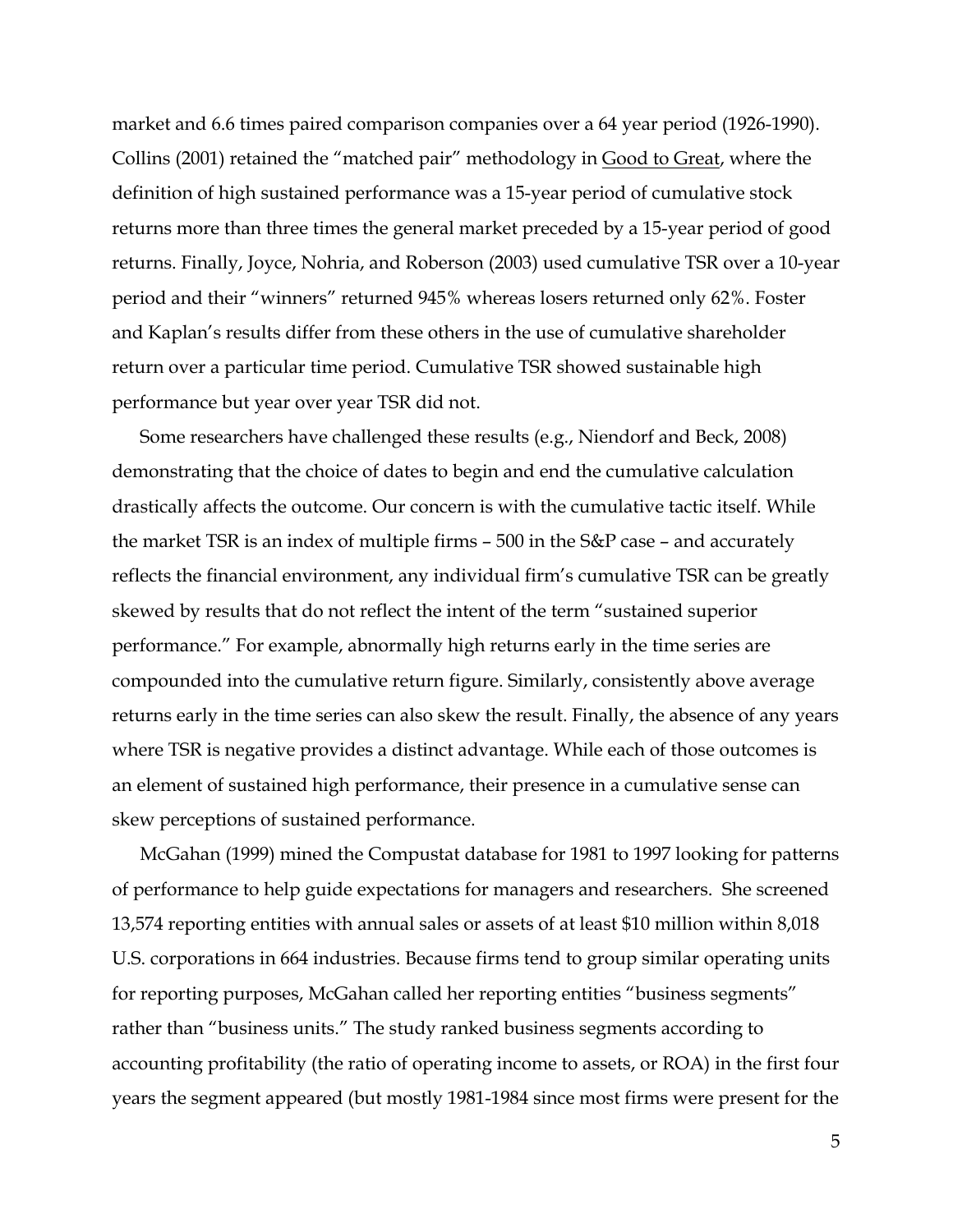entire period) and last four years the segment appeared (but mostly between 1993-1997). McGahan defined sustained high performance as being in the top quartile of profitability (ROA) in the first four years and the last four years of the time series. Her results are shown in Table 2.

> --------------------------------- Table 2 about here ----------------------------------

What surprised McGahan was the persistence of the relative rankings. Looking at the diagonal cells from upper left to lower right, 79.7% of the firms that began a period as a top, medium, or bottom performer ended the period in the same category. Only 10.5% of the firms (lower left three cells) were able to "move up" in performance and only 0.5% made the jump (over a 16 year period) from bottom to top.

McGahan's conclusion of sustained performance is vulnerable to at least one important challenge. By looking only at the first four years and last four years of a time series, potentially important variation in the intervening period is ignored. A sustained high performer could have suffered a very bad decline in the intervening years that would negate such a label.

Finally, Devinney, Yip, and Johnson (2010) argued that the appropriate measure of performance was not a single measure but a combination of measures arranged as a performance frontier against which all others in the same industry could be compared. Using data from the Osiris database (similar to Compustat, but more global), they created a "performance frontier" from five measures: profit margin (return on sales), return on shareholder funds (return on equity), return on assets, return on capital employed, and cash flow to operating revenues for a 20-year period between 1984 and 2003. Their definition of long-term performance required a firm to: a) exist for at least 20 years; b) be in the top one-third of the performance distribution in its industry peer set during the 20 year period; and c) not record more than two years of consecutive performance declines, only one of which could be outside the top one-third of the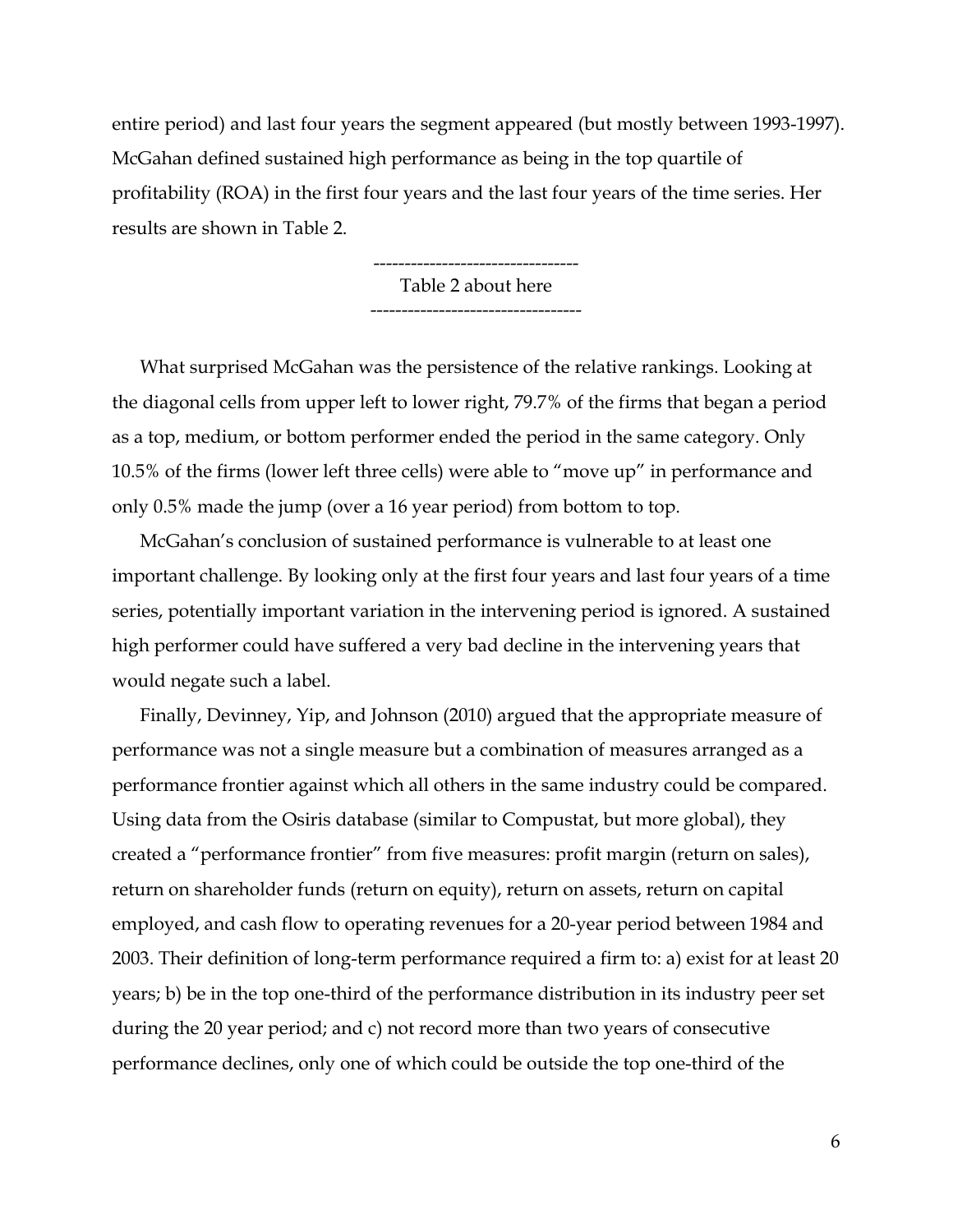distribution. Of the 215 firms in their database, only 28 firms met this test, but their research supports the idea that sustained outperformance is possible.

Other studies have used different analytical techniques to identify sustained performance (e.g., Joyce, Nohria, and Roberson, 2003; Kotter and Heskett, 1992). These studies, when combined with the research described above, are important because they also took the extra step of proposing the organization correlates of sustained high performance.

Following in the footsteps of Peters and Waterman (1982), Collins and Porras (1994) and Collins (2001) popularized concepts such as Big Hairy Audacious Goals (BHAGs), getting the right people in the bus, hedgehogs, and "and, not or" mindsets among others. Similarly, Kotter and Heskett (1992) suggested that cultural attributes held the key to sustained performance. They concluded that adaptable cultures -- those with strong leaders throughout the organization and organizational values that were oriented toward serving key constituencies (e.g., shareholders, customers, and employees) -- were associated with long-term performance. Finally, Joyce, Nohria, and Roberson (2003) proposed a "4+2" framework. For them, sustained high performance was a function of adopting four core principles – a clear, focused strategy, strong execution capability, flat structure, and a performance oriented culture – in addition to two other characteristics from a pool of four practices.

Together, prior research paints a confusing picture for managers. It is unclear what measures/metrics are best, what is the appropriate standard or benchmark, and what length of time is considered sustained. The strengths and weaknesses of these different studies prompted us to ask three questions:

- Do the conclusions of sustained performance change depending on the benchmark used? Prior studies suggest that comparisons of performance against an industry benchmark are more likely to support the possibility of sustained performance than market benchmarks.
- Do the conclusions of sustained performance change if the pattern of performance is viewed continuously? Each of the studies above viewed long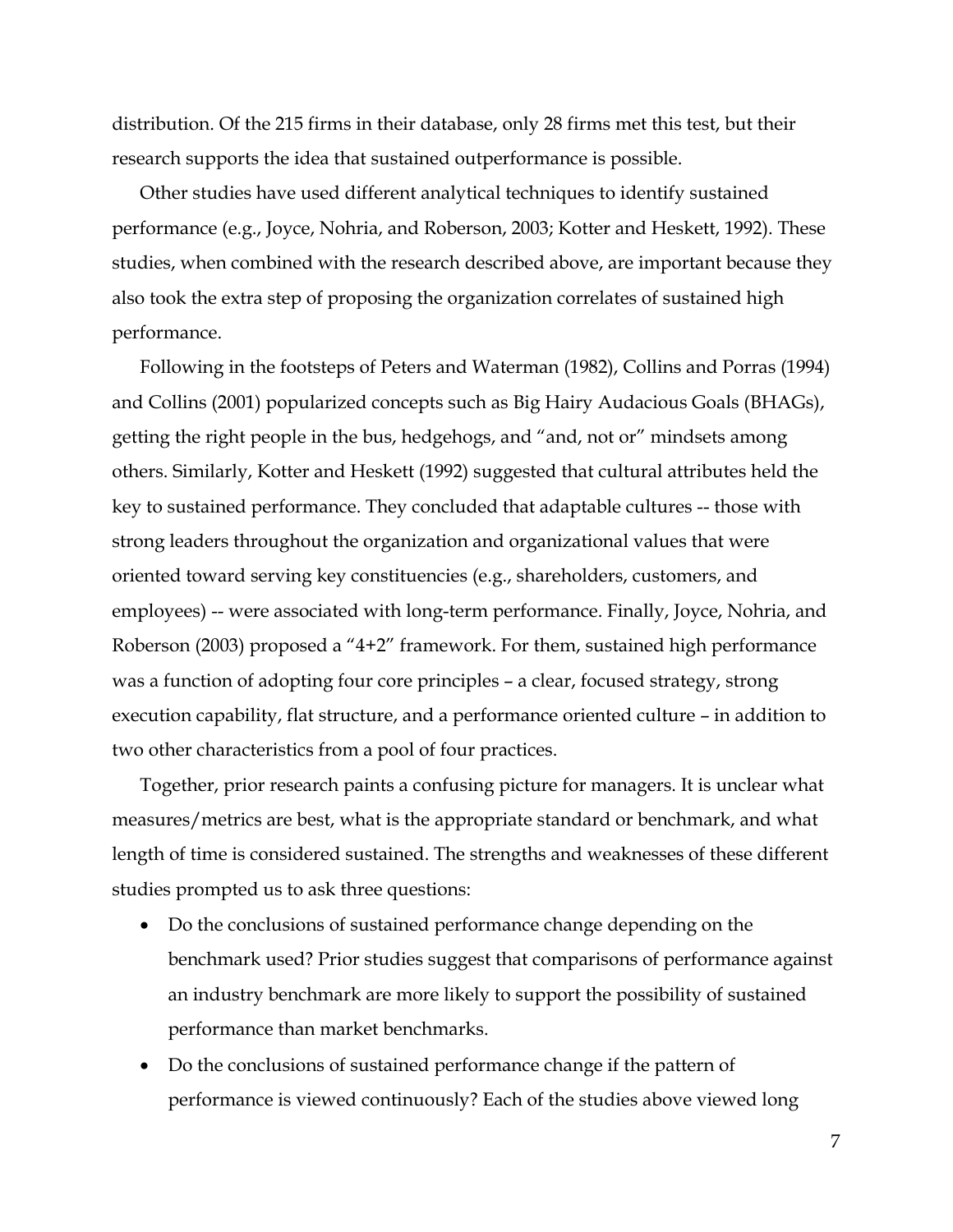periods of performance data (over 20 years) but did not look at the performance profile itself, choosing instead some kind of summary (first four vs. last four years; comparison against a frontier; cumulative results, etc.). We chose to look at the data directly, by industry, and to apply an integrated definition of sustained high performance.

 Does one business perspective, recipe, or success formula explain sustained performance better than others? A variety of advice exists and many of the studies have been criticized for identifying "great" companies that subsequently declined. What are the implications for CEOs and their top management teams?

#### **Methodology**

Data for this study were drawn from the Compustat database over the 30 year period from 1979 to 2009 – about twice as long as Collins (2001), Joyce, Nohria, and Roberson (2003), and Kotter and Heskett's (1992) time frame, a third longer than McGahan and Yip, Divinney, and Johnson, and inclusive of the 2008-2009 "great recession." Although we sampled the thirty year period, a firm had to have at least 10 years of performance data to be included. For the final data set, the average number of years in the TSR data was 26.0 years the modal number of years was 30, and the range was 10 to 30. For the ROA data, the average number of years was 26.0, the modal number of years was 30, and the range of years was 10 to 30.

McGahan (1999) noted several weaknesses in the Compustat database, including no private companies and no international companies unless listed on a US exchange. Two other weaknesses are also mentioned and addressed in this study. The Compustat database uses the NAICS to characterize industry membership. The weaknesses regarding the SIC or NAICS coding schemes are well known (Montgomery, 1982; Robins and Wiersema, 1995). While an important improvement over the old SIC system, the NAICS system has its flaws, and explaining performance variation with such a broad definition of industry may wash out some pure industry effects. In response, and like Devinney, Yip, and Johnson, we were guided by the ICB classification which was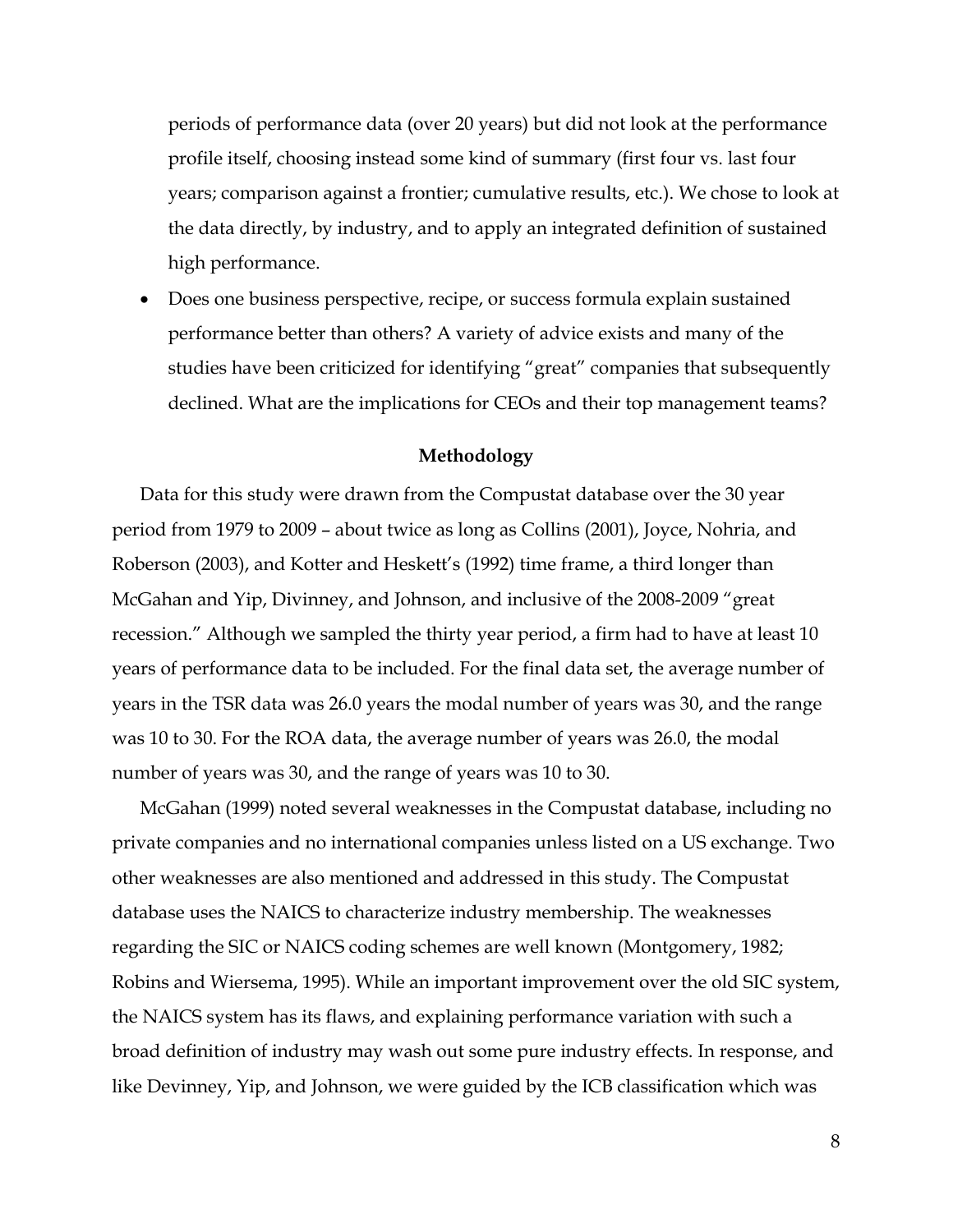specifically developed to assist investors and analysts. The IBC system often breaks up a NAICS industry category into competitive peer groups with more "face validity" and provides a better proxy for environment.

For each industry, we chose the "largest" firms as the sample. The number of firms in an industry thus varied depending on the size distribution. For example, in energy utilities, there were 33 relatively equally sized firms in terms of assets and revenues. In other industries, there were natural breaks in size and a "scree plot" was used to determine the cutoff.

Finally, and following Foster and Kaplan, we used the annual data base (not the segment data base) to look at performance of the corporation and chose not to include highly diversified businesses to control for the effects that extreme diversification might have on profitability. Thus, GE, United Technologies, ITT, Matsushita, 3M, and other broadly diversified firms are not included. Rather, firms that derive a majority of their revenues from a particular business or set of related businesses allows us to more cleanly understand firm and industry performance patterns.

We examined the two most frequently mentioned and used measures of performance: annual ROA (annual net income/total assets) and annual TSR (the sum of 12 monthly share price returns adjusted for dividends and stock splits). We used three benchmarks: the annual S&P500 stock index change, annual industry median TSR, and annual industry median ROA for the firms in our sample.1

 $\overline{a}$ 

<sup>&</sup>lt;sup>1</sup> The median splits the sample in half; we did not use the mean of the sample because it is easily influenced by extremely high or low values. Using the sample median, instead of the median of all firms in the industry, also represents a choice. As with the mean, the full industry population contains many small firms whose profitability were extremely high and low and could bias the median unfairly in an upward or downward fashion. Finally, the largest firms in the industry are likely to view small firms as niche players and less relevant and legitimate competitors in the short run.

In addition, missing data plays an important role in the interpretation of the results. Since our measure of "average" is the median value for the firms in our selected industries, as the number of missing data points goes up, the probability that the median value equals the value for any particular firm also goes up. Every attempt was made to have a complete set of data for each firm in each industry. However, in some industries, the number of firms used in the calculation of the median was lower for the early years because some firms were not reporting results to Compustat or Compustat was not recording results.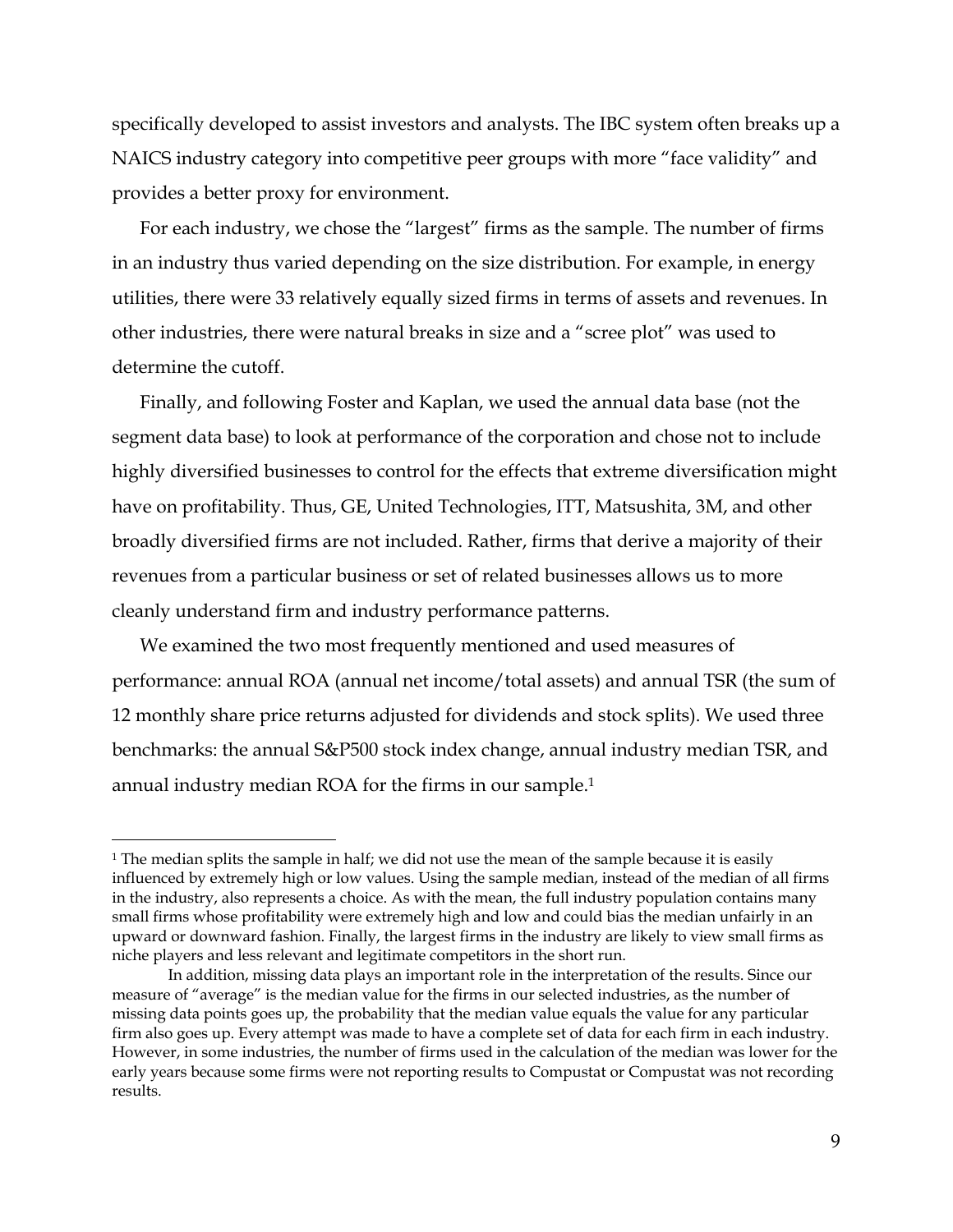We defined "sustained organization performance" as winning in a particular environment. This is a management rather than an investor orientation. Following the lead of Devinney et al. (2010), and to work around the problem identified in the McGahan data, we defined "winning" firms as those that posted annual ROA or TSR above the environment median at least 80% of the time (24 out of 30 years).

#### **RESULTS**

A variety of summary statistics are provided in Table 3. Our final data set covered 12 industries and 243 firms. We tried to draw from a variety of industry types, including oil and gas, retail, pharmaceuticals, utilities, automotive, industrials, transportation, consumer products, and high technology. Owing to the varying accounting treatments of assets and the difficulty of making reliable comparisons, our sample does not include financial services, software, entertainment, or healthcare/medical devices.

> ---------------------------------- Table 3 about here

-----------------------------------

The first step in our analysis was to re-test the Foster and Kaplan, Collins, Collins and Porras, and Joyce et al. conclusions regarding a firm's ability to consistently beat the market. Of the 243 firms in our TSR sample, only six firms were able to beat the S&P500 index 80% or more of the time over this30 year period. Three of the firms were in the consumer products industry (Unilever, Kimberly Clark, and Colgate Palmolive). The other three, Praxair (14 out of 17 years of data), Wal-Mart of Mexico (9 of 11 years), and Canadian National Railway (12 out of 14 years) are all distinguished by their more limited years of data. On average, firms in our sample were only able to beat the S&P500 an average of 63% of the time. Only one of those firms, Kimberly Clark, showed up on any of the "excellent" company lists.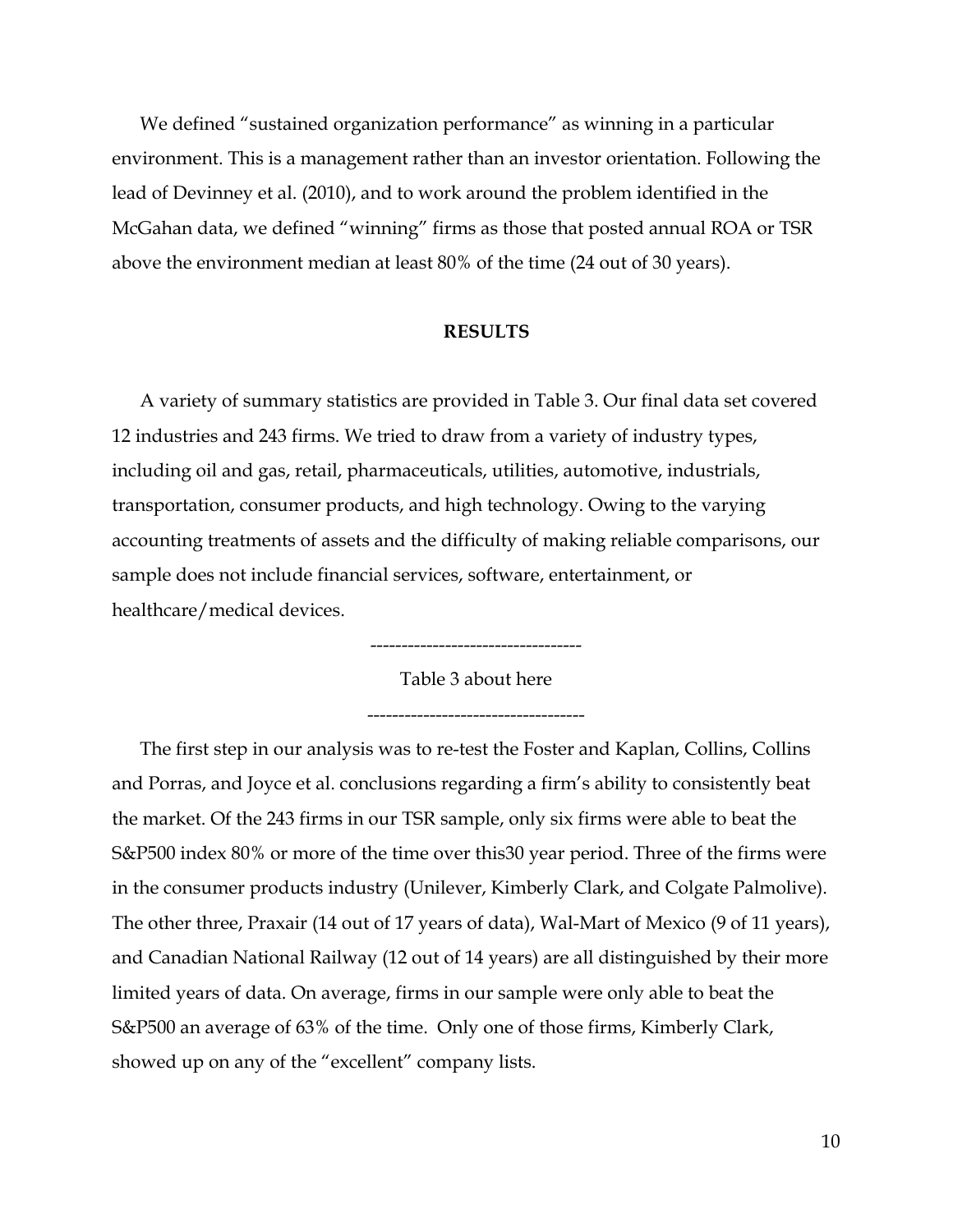To contrast our results with these other studies, we display the In Search of Excellence, Built to Last, Good to Great, and "winning" firms that were included in our sample in Table 4. The first data column shows the percentage of years that these companies' total shareholder return exceeded the S&P 500 stock index from 1980 to 2009. (The table also shows the percentage of years these firms exceeded their industry's average (median) TSR and profitability (ROA).)

> ------------------------- Table 4 about here ---------------------------

With the exception of Kimberly Clark, none of these companies consistently beat "the market," when measured this way, over these 30 years. While all industries are subject to the effects of recession, inflation, and social change, the relative performance of industries changes according to their own events and cycles, causing even industry darlings to revert to market means. For all practical purposes, every firm faltered over the long haul and support Foster and Kaplan's conclusion that there is no "El Dorado." Although not a direct test, this result challenges the conclusion of sustained high performance when that conclusion is based on cumulative TSR.

The second step shifts the frame of reference from the overall market to the industry. The comparison of firm ROA and TSR to industry medians is shown in the last two columns of Table 3. When the measure of performance is TSR, no firm beats its industry median more than 80%. The average for the 243 firms in the sample was 25.8%. That is, the data suggest that it was harder to beat consistently the industry average than the market average. Eighty-nine percent of the firms (217/243) had higher values for beating the S&P500.

When the measure of performance is ROA, we anticipated finding similar patterns as McGahan (and we did), but were further surprised by their nature and persistence. In every industry we analyzed over this 30 year period, we found three patterns of performance: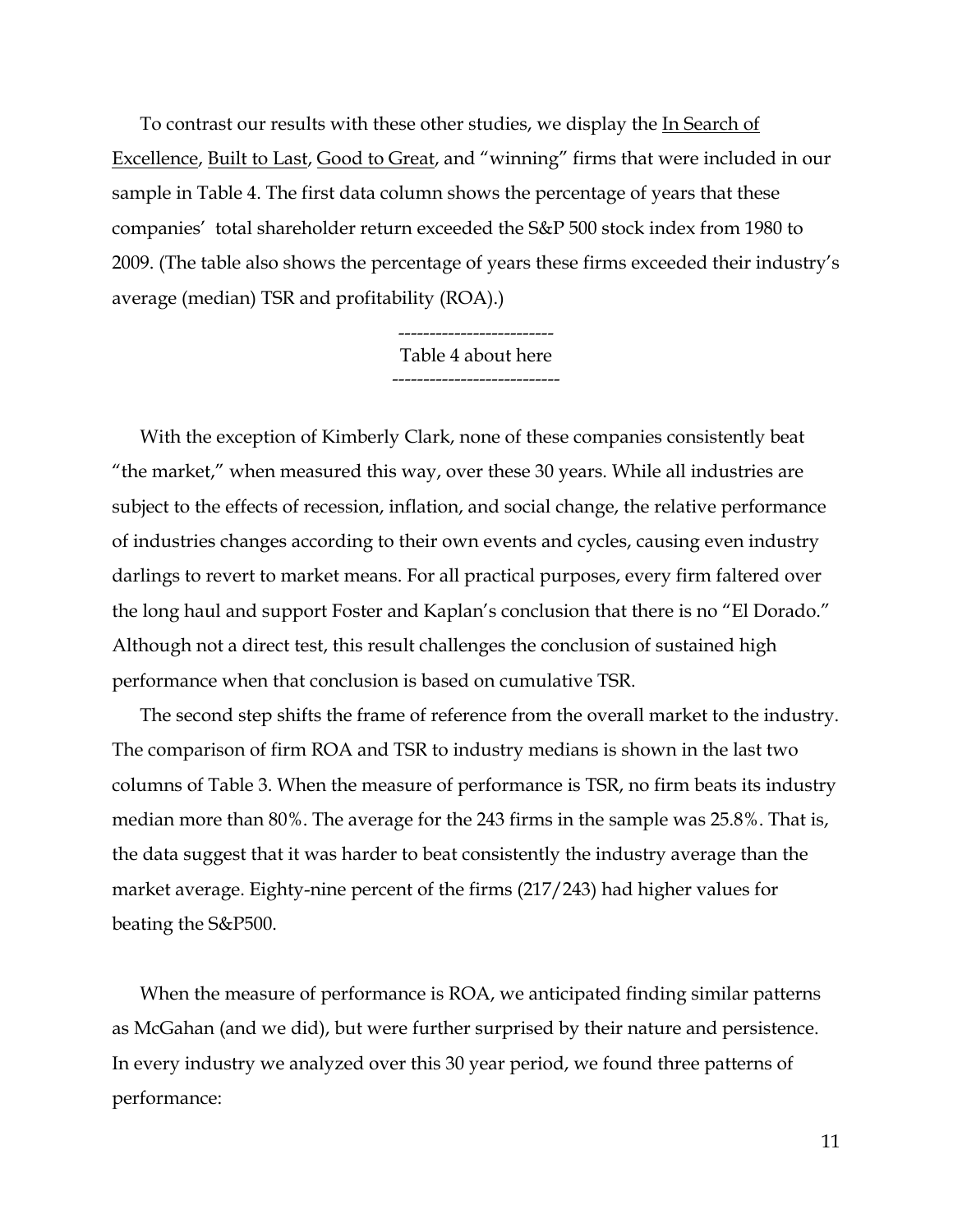- Firms that consistently outperformed the industry median ROA (at least 80% of the time);
- Firms that consistently underperformed the industry median (at least 80% of the time); and
- Firms that "thrashed" between periods of under-performance and overperformance relative to the industry median.

Unlike performance against "the market," relative performance against the industry median can be long-lived. As with McGahan's results, over-performers tend to remain over-performers and under-performers remain under-performers. However, unlike McGahan's "moderate" group, the middle 50% of her distribution, our third group is more descriptive of the performance pattern. Thrashers remained thrashers and, unlike the moderate performance label, suggests considerable inconsistency rather than mediocrity. Across all industries we studied, we found only two firms, Harley-Davidson and DaVita (formerly TRC), which "broke through" the median and changed to achieve consistently high-performance for the remainder of the period.

As shown in Figures 1-5, a different picture of sustained performance emerges. For demonstration purposes, these figures display the sustained performer(s) and selected thrashers or chronic underperformers. Rather than attempting to beat a market rate of return, a relative view of performance suggests that organizations can and do consistently outperform industry-based rates of return. This perspective challenges our traditional thinking about strategy and organization.

Figure 1 graphs the ROA data for the oil and gas industry. ExxonMobil outperforms the industry median for 29 of the 30 years (97%) and Royal Dutch Shell posted above median returns 75% of the time. Both of these firms exceeded the standard despite significant and well-publicized environmental, safety, and international blunders. On the other hand, BP, which was also in the news over the period as an equity market darling, sustainability leader, and environmental criminal, exceeded the industry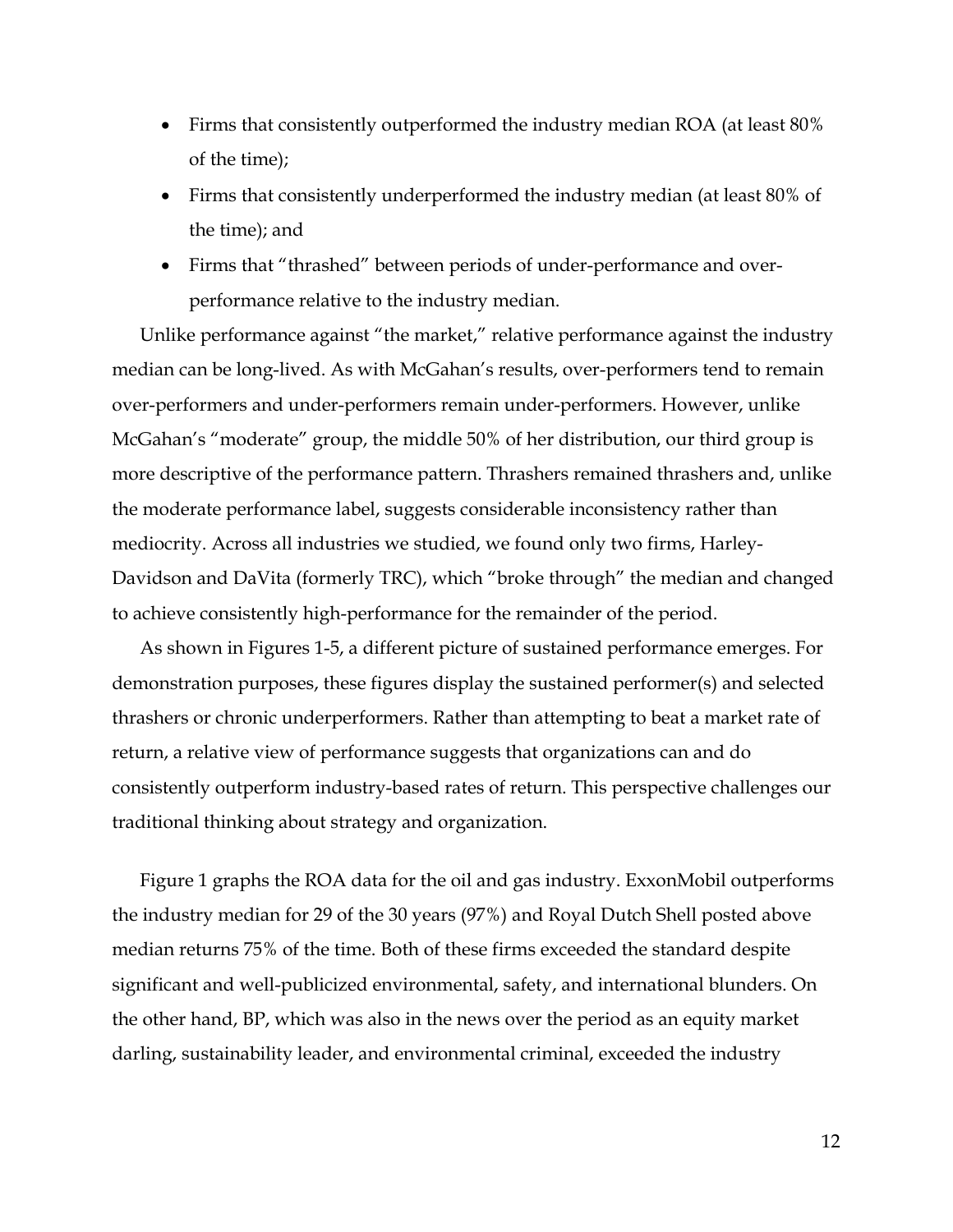median only 8 of the 30 years (27%). ConocoPhillips is a classic thrasher, outperforming the median 43% of the time and showing a steep performance drop from 2005 to 2008.

> -------------------------- Figure 1 about here --------------------------

Figure 2 depicts ROA performance for the automotive industry. The underperformance of GM and Ford's all-to-brief moments of profitability are clearly visible; GM beat the industry median in only 7 of 28 years before filing for bankruptcy protection in 2008. Ford beat the industry median in 8 of the 30 years. Over the same period, Toyota, which received many business press column inches for its Toyota Production System, Toyota Management System, and market share objectives of "global 10" and "global 15" only beat the median 75% of the time while Honda quietly beat the median 27 years (90%). Nissan and Audi display the thrasher pattern.

> ----------------------------------- Figure 2 about here -----------------------------------

Figure 3 shows ROA performance for selected pharmaceutical companies. Partially reflecting all of the press awarded to Merck as a "Good to Great" company, it exceeded the industry median ROA 73% of the time. Bristol-Meyers Squibb exceeded the median 80% of the time and GlaxoSmithKline beat the standard 77% of the time. Pfizer is a consistent under-performer that transformed into thrasher around 1994, and Eli Lilly shows a similar pattern.

> ------------------------------ Figure 3 about here -----------------------------

Figure 4 shows the ROA performance patterns for the retail apparel industry. Gap, Inc., despite its mercurial stock price performance, beats the industry average 83% of the time. Both Nike and Limited Brands consistently performed at or above the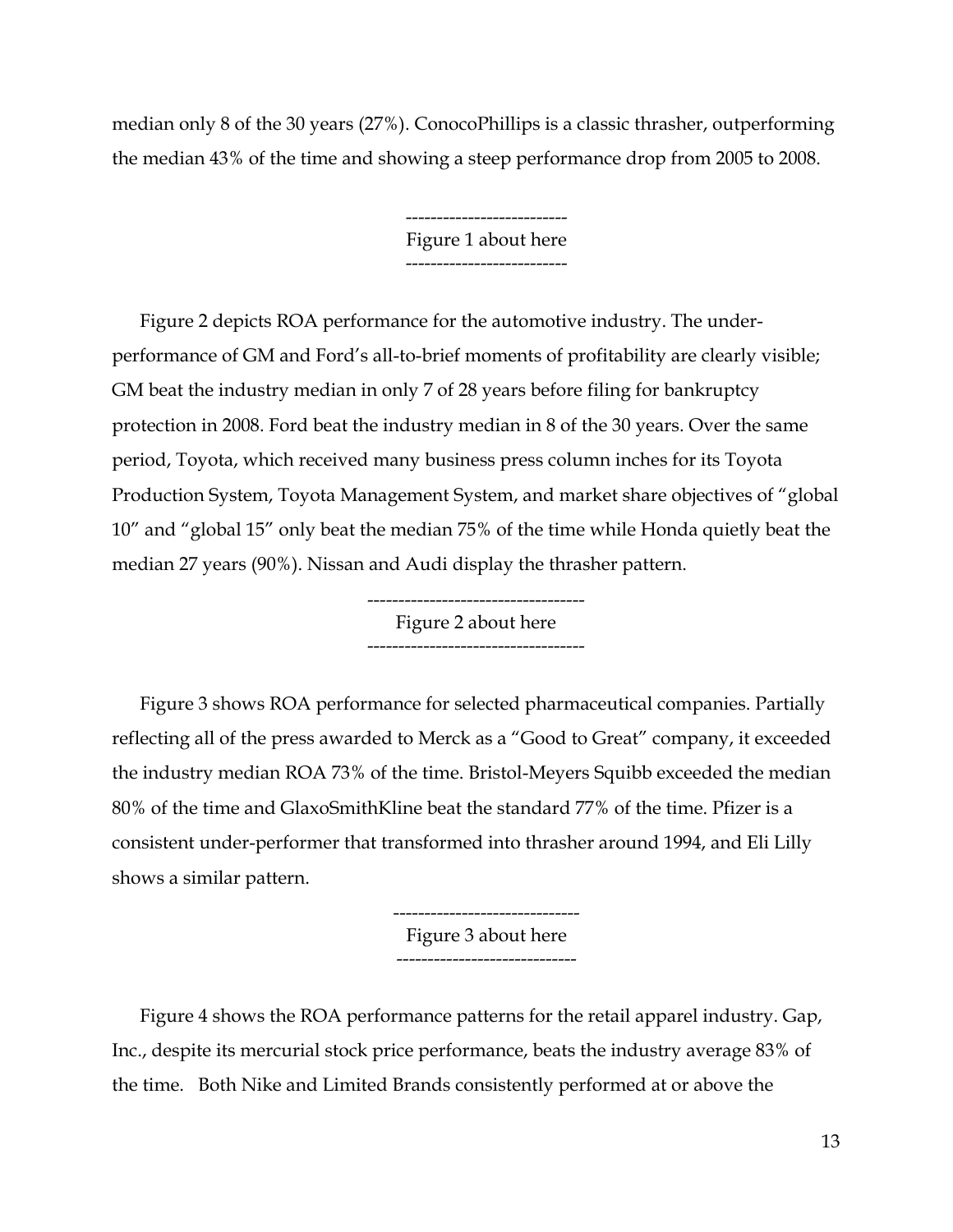industry median 80% of the time. Although Nordstrom has a strong reputation, its profitability only exceeded the industry median 23% of the time. The industry thrashers, Levi Strauss and TJX Companies, have seen their profitability waiver above and slightly below average for most of the period, achieving above median performance 45% and 50% of the time, respectively.

> ------------------------------- Figure 4 about here -----------------------------------

Figure 5 presents the ROA performance of firms in the computer and office products industry. Xerox has consistently underperformed in the industry while Dell and Lexmark have solid records of above-median performance. For all the attention they get, the thrashers in this industry are IBM and Apple, neither of which has been able to sustain above average performance.

> ---------------------------------- Figure 5 about here ----------------------------------

#### **Explaining Sustained Performance**

The second focus in this study was, "What accounts for sustained performance?" Understanding the conditions where and when the term "sustained performance" is meaningful is one thing; understanding why or how performance is maintained is another. In an effort to extend the discussion on the drivers of sustained high levels of performance, we adopted three alternative explanations and discuss their likely explanatory power given these performance patterns. The three perspectives – population ecology, strategic choice, and agility – represent two traditional and one more recent view on organizational evolution and effectiveness.

The population ecology (Hannan and Freeman, 1977, 1989; Aldrich, 2008) perspective suggests that organization survival over long periods of time is problematic. The environmental and organizational mechanisms of variation, selection, and retention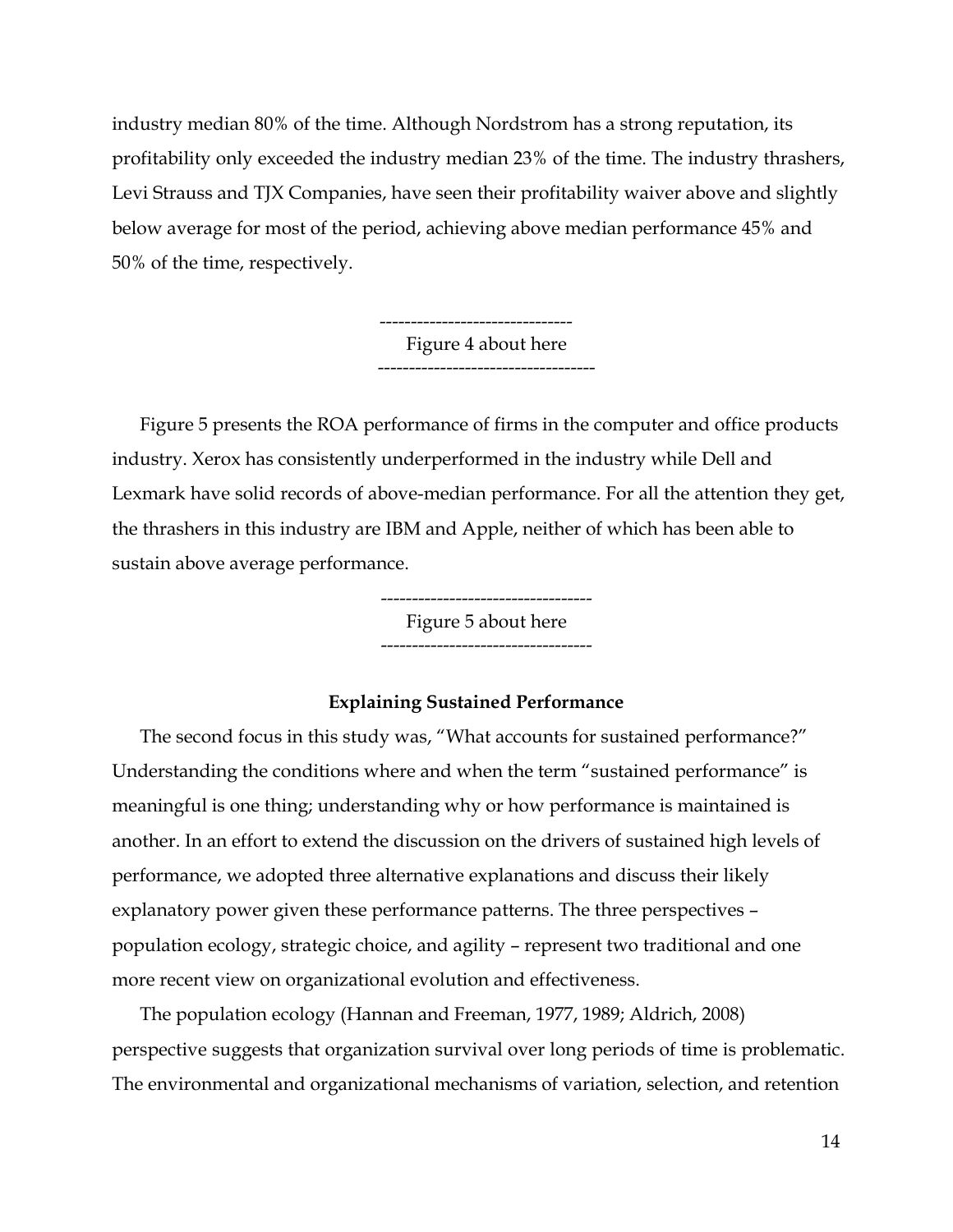drive organizational life and death at the population level. Organization inertia – the inability to change because of commitments to courses of action – constrains responses to environmental change. As organizations grow larger and live longer, they become more inert. However, an organization could sustain high levels of performance if it possessed an advantage at the beginning of a time period. Organization inertia would not be a liability if the environment remained stable. The organization could sustain high levels of performance.

A broad review of environmental change during the 30 year period considered here does not support this line of reasoning as a viable explanation. In 1980, it was "morning in America," and Paul Volcker was about to unleash the first of four recessions in the period. The Soviet Union was intact, albeit on life support. China was a closed economy, India a socialist country with significant Soviet trade. Japan was ascendant. The Asian Tigers were cubs. GM had over 40% of U.S. light vehicle market share. The IBM antitrust investigation had dragged on for 11 years. Utilities markets in the U.S. and Europe were highly regulated. The era of investor capitalism and the corporate raider was just beginning. There were no cell phones, personal computers, internet, or satellite navigation systems. There was no WTO; the GATT Uruguay Round would not take place until 1986. Over these 30 years, there have been tremendous changes in the political, technical, and economic landscape as well as significant increases in the breadth and depth of global competition.

At the population level, there was significant change in every environment over these 30 years. Mergers, break-ups, spin-outs, alliances, new entrants, and changing boundaries have altered the face of most industries.

Within industry, change has been equally mind numbing. The oil and gas industry has experienced technological changes in exploration, refining, and transportation. In 1980, there were no "mini-marts" on every corner, no shale gas, no horizontal drilling, no deep-water exploration, and no 3-D seismic tools. Natural gas markets have deregulated, federal taxes on gasoline in the US have increased 325%, and environmental regulation in response to industry incidents has proliferated. Still, over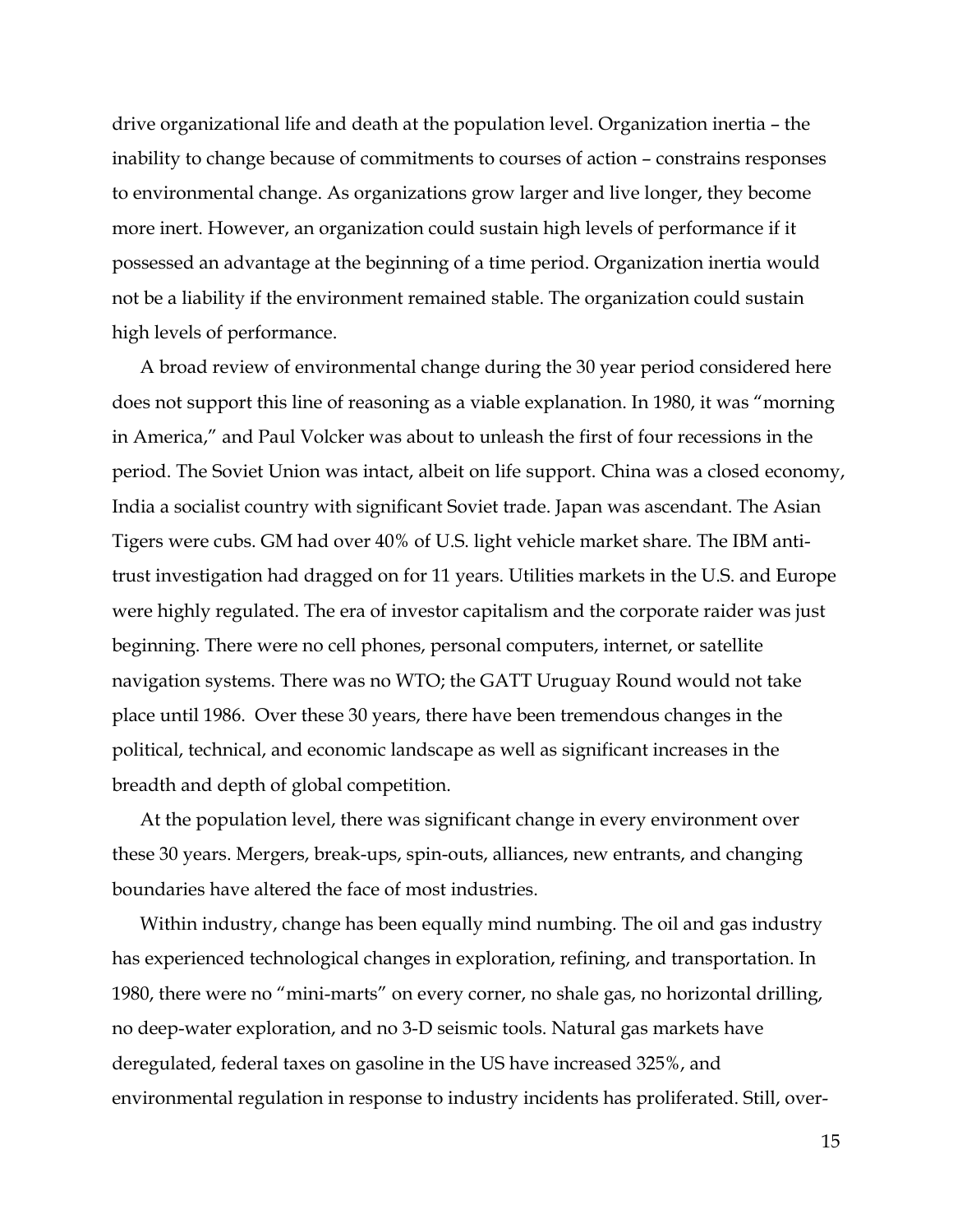performers adapted to maintain or enhance their environmental fit. ExxonMobil's performance was industry-leading when oil was \$8 bbl. and when it was \$147 bbl.

Finally, some recent global studies and research papers (Deloitte 2009, Wiggins & Ruefli 2005) found that market environments have become increasingly turbulent over the past decade, and that the persistence of competitive advantage and sustained performance has gotten shorter. Hypercompetition (D'Aveni, 1994) has become an environmental force in every industry. The idea that environmental stability and organizational inertia is responsible for sustained patterns of performance does not stand up for the industries we examined.

The traditional alternative to a population ecology argument is the "strategic choice" perspective (Child, 1972). Contrary to organization inertia, this perspective suggests that managers have considerable sway over organizational operations and can chart strategies and courses of action to achieve high performance despite environmental change. Reflecting this perspective, a second possible explanation is that managers develop and execute a set of practices, such as those laid out in In Search of Excellence, Built to Last, Good to Great, or What Really Works, that differentiate and enable the firm to deliver sustained performance over time. We have already seen that the companies touted as examples falter when compared to the equity market benchmarks as well as against industry median benchmarks. If the "strategic choice" theory held, then these firms should consistently demonstrate our definition of sustained performance.

When the "benchmark" is TSR, no firm beat the industry median more than 63% of the time (Target and Oracle). The second highest performer vis-à-vis industry TSR median was Walgreens (60%). Even when benchmarked against one's own industry, it is difficult to be a consistent outperformer with respect to TSR. Of the 39 firms in our data base lauded as excellent, less than half of them (47%) were unable to beat industry medians more than half the time.

16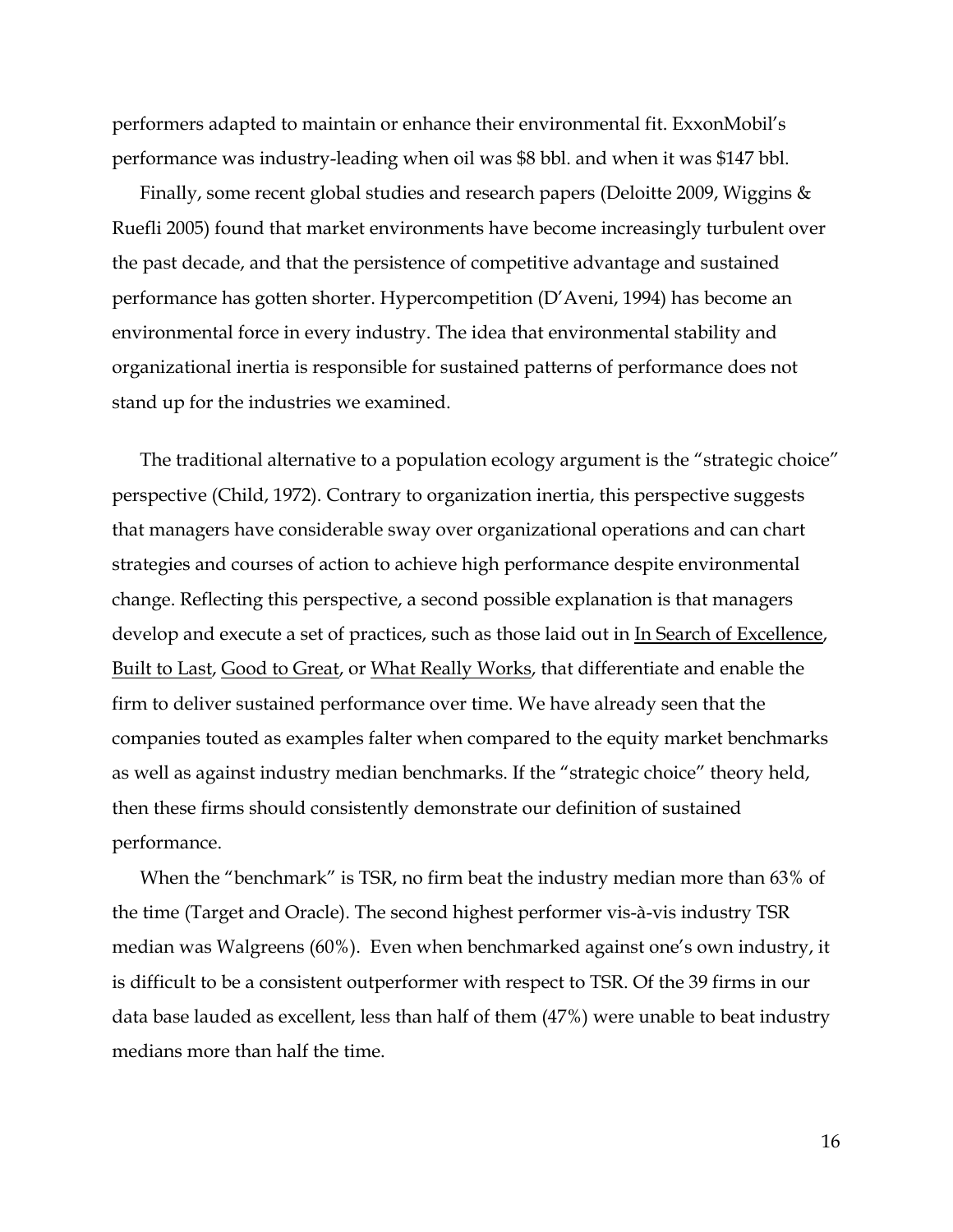When the benchmark is industry median ROA, a slightly different picture emerges, although the conclusion does not change. ROA performance at five firms - Walgreens, Wal-mart, Emerson Electric, Johnson & Johnson, and Oracle -- was above industry median over 90% of the time, and three more firms made the 80% mark (Bristol-Myers-Squibb, Home Depot, and Campbell's Soup). In addition, 23 out of 39 firms (59%) were able to do it more than 50% of the time. Thus, while more "excellent" firms were able to perform better than average against ROA, firms that followed the guru's advice were just as likely to perform poorly before they were written about as after they were written about. Just being an "excellent" company was no guarantee of performance over time.

More recently, a variation on the strategic choice perspective has emerged suggesting that effective organizations are adaptable, ambidextrous, or agile (Tushman and O'Reilly, 1996; Volberda, 1998; Sull, 2008; Lawler and Worley, 2006; Haeckel, 1999). A third possibility -– in contrast to the assumption of organization inertia in population ecology and in contrast to some "management formula" in the strategic choice perspective -- is that consistently high performers have the ability to both sense and adapt to environmental threats and opportunities as well as intentionally execute on strategic initiatives. What is commonly known as *agility* is a dynamic capability that enables timely, effective, and sustainable adaptations to environmental change such that the organization is able to capture rents from a series of temporary competitive advantages. Rather than adhere to a particular set of management practices that serve them well under all circumstances, agile firms build (and drop) capabilities, possess structures that adjust, and so on.

In every industry we studied, there was at least one firm that was able to post consistently above median performance over a 30 year period. Campbell's Soup in foods and beverage, Glaxo SmithKline in pharmaceuticals, Johnson & Johnson in consumer products, Emerson Electric in electronics, and Walgreens in drugstore retail have all posted consistently high levels of performance. Do these firms -– in many cases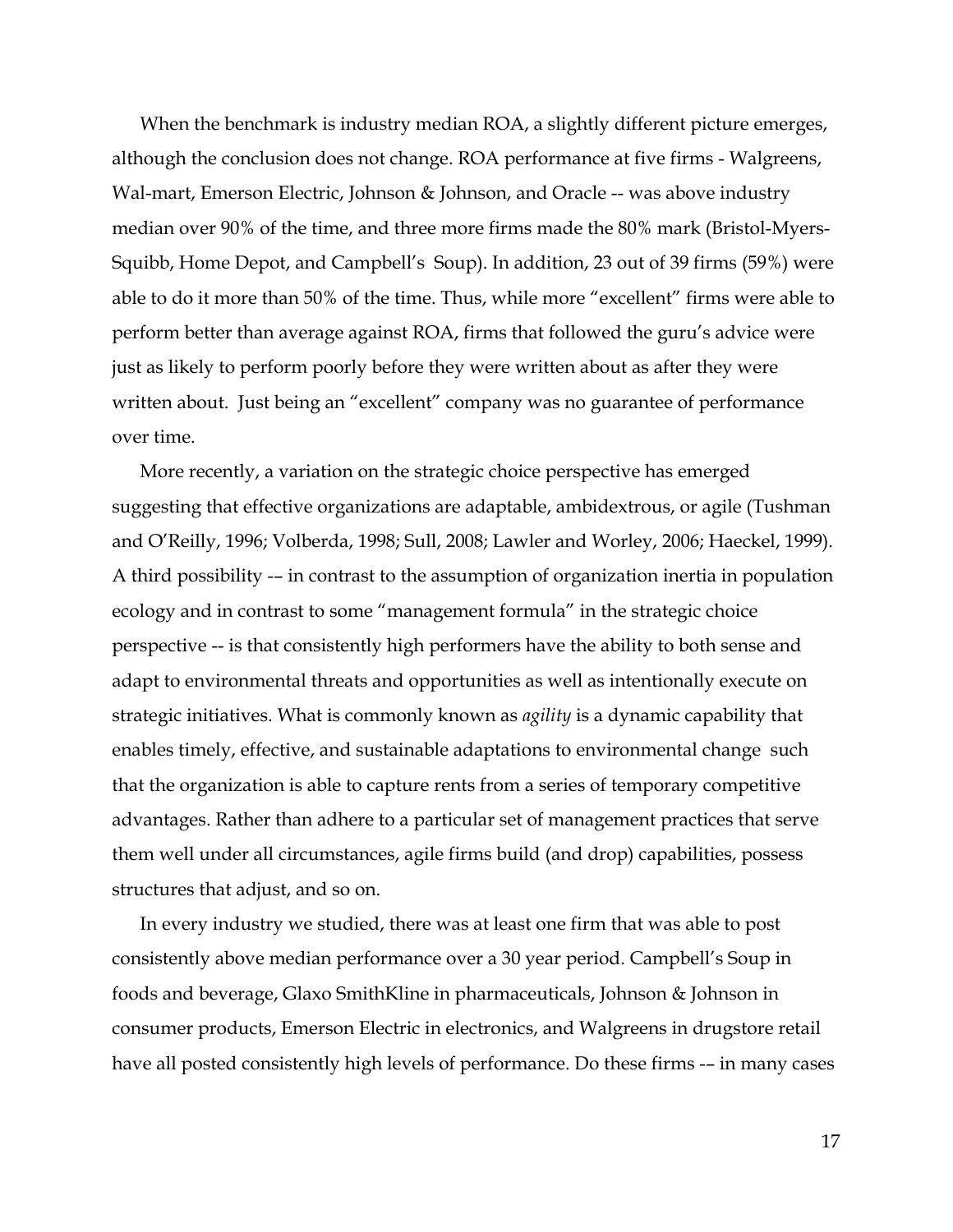not the ones we hear about in the business press –- possess some unique capability that allows them to consistently outperform their peers?

Contrast this with "thrashers" that have a pattern of breaking out of periods of under-performance, often through major transformations, only to fall back more than once over the 30 year period. Each transformation was a high-risk, one-time occurrence that often started or ended with a CEO transition, technological change, or other key event (Romanelli and Tushman, 1994; Lant and Mezias, 1992). The organization emerged exhausted rather than energized, complacent rather than paranoid. Critical changes were not institutionalized, capabilities were not embedded, inertia triumphed, and the cycle repeated.

Agile firms have found ways to internalize the external environmental mechanisms of variation, selection, and retention. They have an acute sense of their environments and are able to translate perceptions of opportunities and threats into management action. They provide resources to develop variations in products, processes, capabilities, and business models, but also possess the discipline to pull the trigger on variations deemed unsuccessful (selection). They embed change and organizational learning capabilities throughout the firm (retention).

Our ongoing research has identified some potential attributes that distinguish agile organizations from the pack.

#### **Conclusions**

Sustained periods of superior economic performance are not only possible, they are prevalent and persistent when a management frame of reference is applied. Over a 30 year period of analysis (1979-2009), we found firms that consistently out-performed their industries, firms that consistently under-performed their industries, and firms that "thrashed" between under- and over-performance but never achieved sustained levels of over-performance. When viewed through the right lens, the lens of management and not capital markets, sustained performance where it matters is possible, but it is not easy.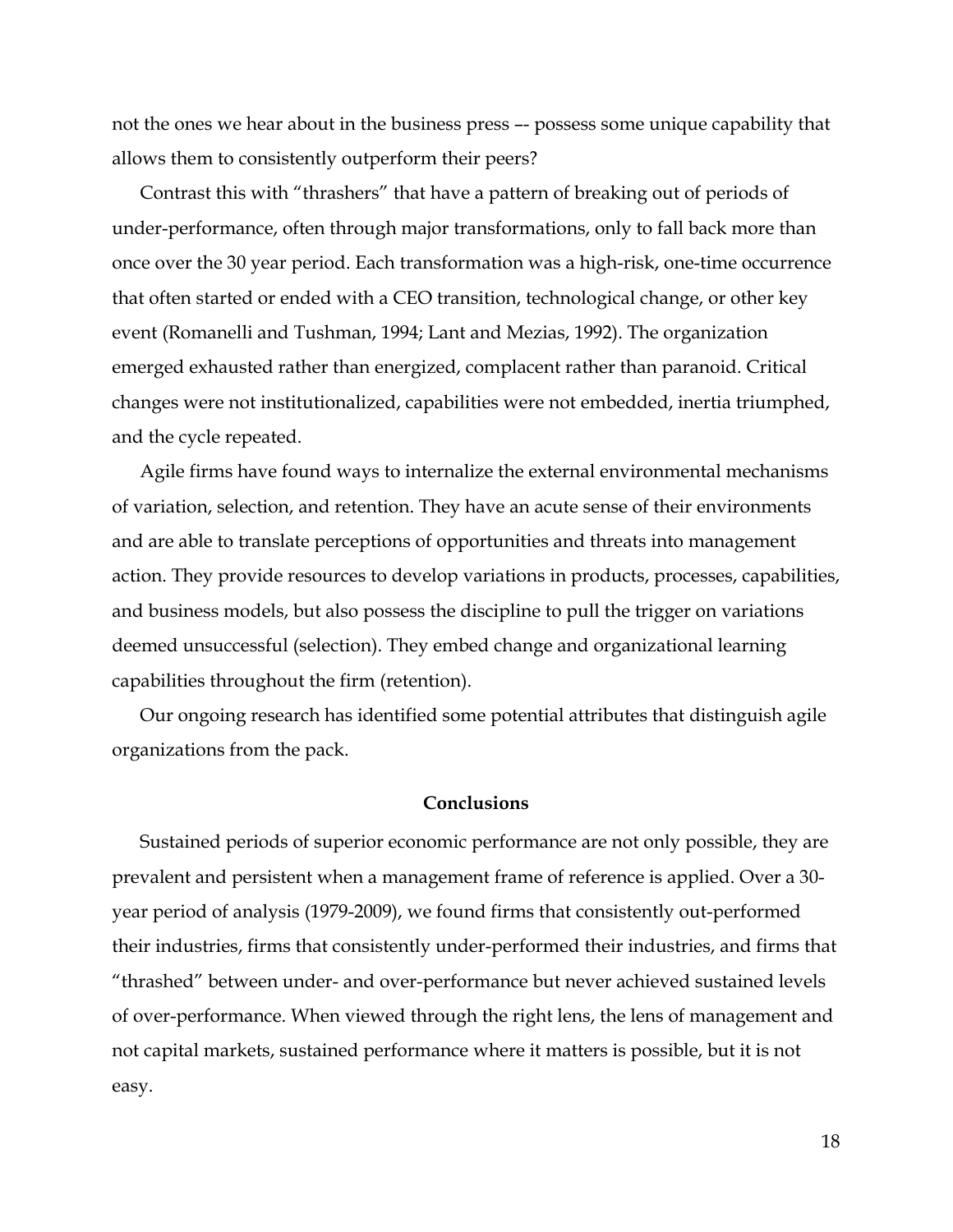A stable industrial environment does not explain these performance patterns. Since 1980, all industries have been subject to technological change, restructuring, regulatory change, and increasing global competition. These patterns are also not explained by the recommendations of "organizational physics." Example companies from Built to Last and Good to Great are not consistent, long-term winners in their industries.

We suspect that organizations that achieve this level of performance have a capability to continuously adapt to their environments, exploiting opportunities, and addressing threats. This contrasts sharply with the change dynamic likely employed by the "thrashers" that employ transformations or other major change initiatives to temporarily achieve higher levels of performance, only to fall back in a few years. It is the "something" that distinguishes over-performers from thrashers that is important. Superior performance is possible when there is a high degree of fit between the requirements of the environment and the capabilities of the firm. In increasingly turbulent environments, this fit is temporary at best. *Agility* is the dynamic capability that enables over-performing firms to sense and respond to their environments, to rapidly reallocate resources, build new capabilities, and, perhaps most importantly, jettison the assets and activities that no longer create value.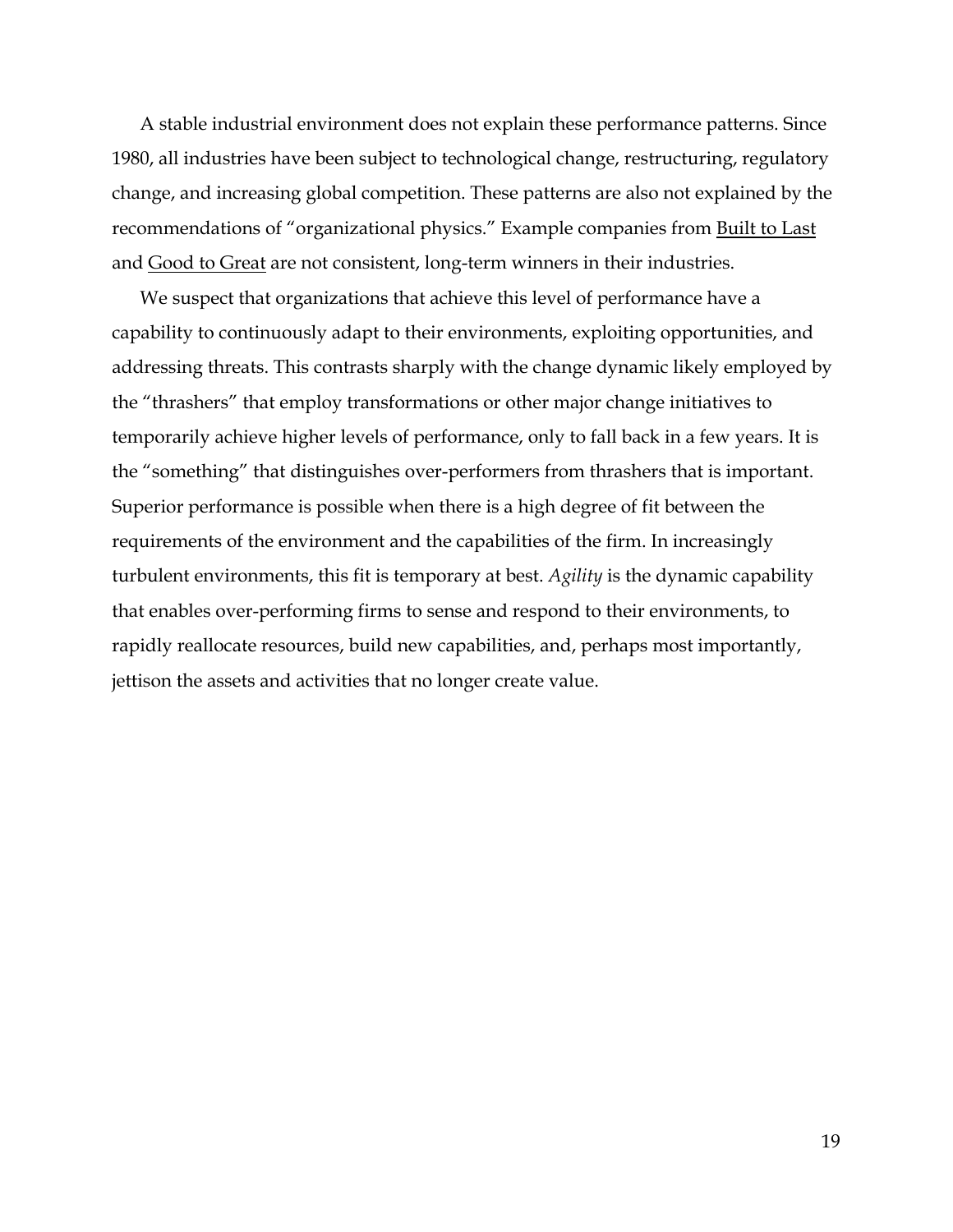## Table 1 Schemes of Sustained Performance Measurement

| <b>Authors</b>                   | <b>Foster and</b><br><b>Kaplan (2001)</b>                                                                                      | <b>McGahan</b><br>(1999)   | <b>Collins (2001)</b>                                                                                                                                                                                                           | <b>Collins &amp; Porras</b><br>(1994)                                                                                                                                                                                 | Kotter & Heskett<br>(1992)                                                                                                                                                          | Joyce, Nohria &<br>Roberson (2003)                                                                                                                                                                                                                                                                                                  | Yip, Divinney,<br>and Johnson       |
|----------------------------------|--------------------------------------------------------------------------------------------------------------------------------|----------------------------|---------------------------------------------------------------------------------------------------------------------------------------------------------------------------------------------------------------------------------|-----------------------------------------------------------------------------------------------------------------------------------------------------------------------------------------------------------------------|-------------------------------------------------------------------------------------------------------------------------------------------------------------------------------------|-------------------------------------------------------------------------------------------------------------------------------------------------------------------------------------------------------------------------------------------------------------------------------------------------------------------------------------|-------------------------------------|
|                                  |                                                                                                                                |                            |                                                                                                                                                                                                                                 |                                                                                                                                                                                                                       |                                                                                                                                                                                     |                                                                                                                                                                                                                                                                                                                                     | (2009)                              |
| Performance<br><b>Metric</b>     | <b>TSR</b>                                                                                                                     | <b>ROA</b>                 | Cumulative stock<br>returns                                                                                                                                                                                                     | Cumulative stock<br>returns                                                                                                                                                                                           | Average annual<br>increase in net<br>income, ROI, and<br>stock price                                                                                                                | <b>Cumulative TSR</b>                                                                                                                                                                                                                                                                                                               | Multiple $-$ by<br>industry         |
| <b>Benchmark</b>                 | Market                                                                                                                         | Industry<br>Segment        | Market                                                                                                                                                                                                                          | Industry leaders                                                                                                                                                                                                      | None                                                                                                                                                                                | Industry peers                                                                                                                                                                                                                                                                                                                      | Industry<br>competitive<br>frontier |
| <b>Time Horizon</b>              | 36 years                                                                                                                       | 20 years                   | 15 years                                                                                                                                                                                                                        | 64 years                                                                                                                                                                                                              | 12 years ('77-'88)                                                                                                                                                                  | 11 years (86-96)                                                                                                                                                                                                                                                                                                                    | 20 years                            |
| Level of<br>analysis             | Corp                                                                                                                           | <b>Business</b><br>Segment | Corp                                                                                                                                                                                                                            | Corp                                                                                                                                                                                                                  | Corp                                                                                                                                                                                | Corp                                                                                                                                                                                                                                                                                                                                | Corp                                |
| <b>Sustained</b><br>performance? | No                                                                                                                             | Yes                        | Yes                                                                                                                                                                                                                             | Yes                                                                                                                                                                                                                   | Yes                                                                                                                                                                                 | Yes                                                                                                                                                                                                                                                                                                                                 | Yes                                 |
| <b>Recipe</b>                    | • Act like a<br>market. Change<br>at the pace and<br>scale of the<br>market<br>• Build "creative<br>destruction"<br>internally | <b>Not</b><br>applicable   | • Level 5<br>leadership<br>• First who, then<br>what<br>• Confront brutal<br>facts<br>• Hedgehog<br>concept, good<br><b>BHAGs</b><br>• Culture of<br>discipline<br>• Technology<br>accelerators<br>• Flywheel, not<br>doom loop | • Clock building<br>• "And, not Or"<br>• Purpose<br>beyond Profits<br>• BHAGs<br>• Cult-like<br>Cultures<br>• Try a lot of stuff<br>and keep what<br>works<br>• Home-grown<br>management<br>• Good enough<br>never is | • Managers<br>throughout the<br>organization<br>should be able<br>to lead change<br>• Organizations<br>that value<br>customers,<br>employees,<br>shareholders are<br>more adaptable | • Clear, focused<br>strategy<br>• Flawless execution<br>• Performance-<br>oriented culture<br>• Fast, flexible, flat<br>structure<br>PLUS two of the<br>following:<br>• Hold talented<br>employees & find<br>more<br>• Keep leaders<br>committed<br>• Industry transforming<br>innovations<br>• Grow thru mergers &<br>partnerships | Not applicable                      |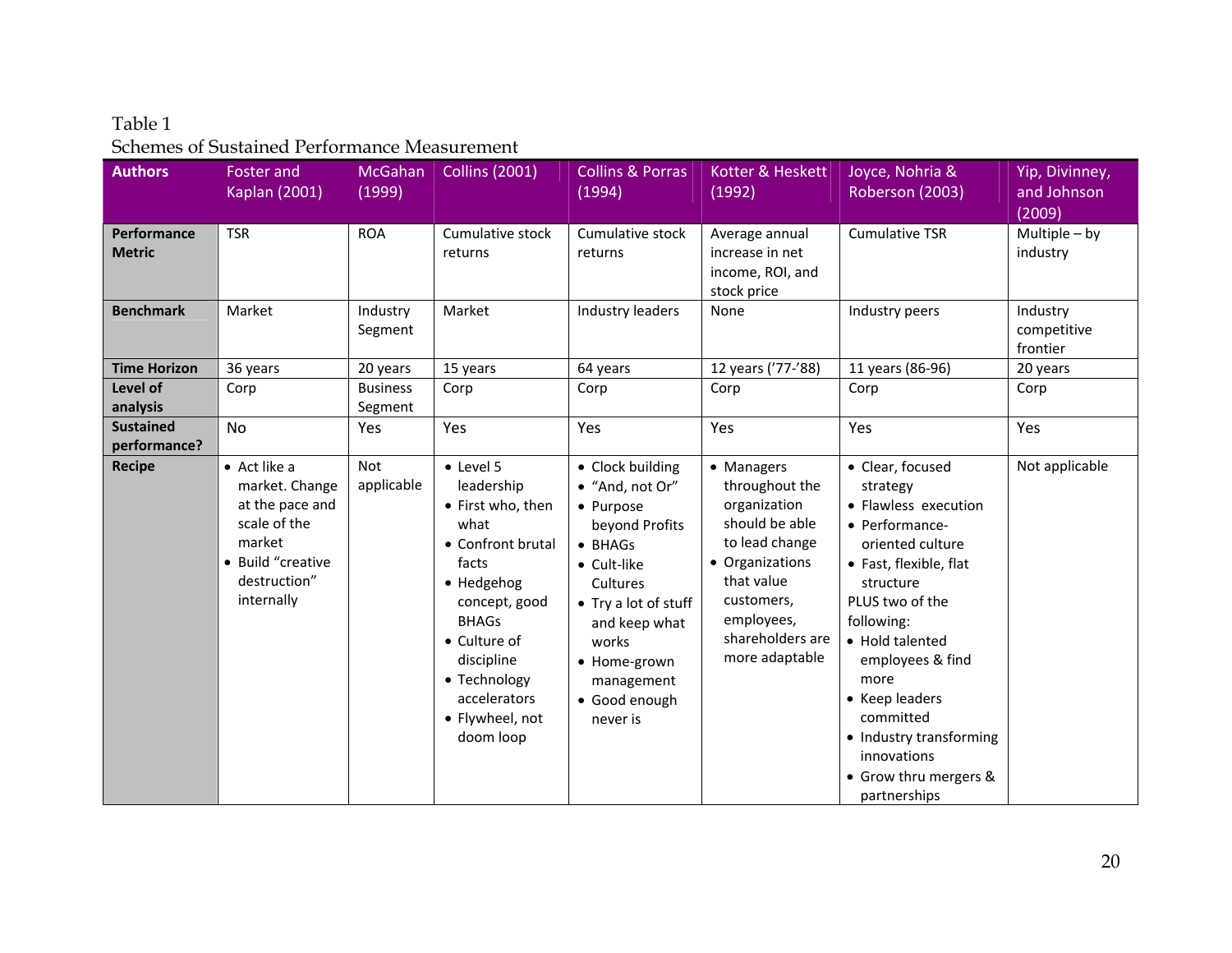## Table 2

McGahan's Performance Results

|                                                       |                      | <b>Ending Performance (Last 4 years)</b>                      |                                                                |                                                                |  |
|-------------------------------------------------------|----------------------|---------------------------------------------------------------|----------------------------------------------------------------|----------------------------------------------------------------|--|
|                                                       |                      | Top $25%$                                                     | Medium 50%                                                     | Bottom 25%                                                     |  |
|                                                       | Top $25%$            | <b>Sustained High</b><br><b>Performers</b><br>$2,628(19.4\%)$ | <b>Declining High</b><br><b>Performers</b><br>599 $(4.4\%)$    | <b>Fallen High</b><br><b>Performers</b><br>$160(1.2\%)$        |  |
| <b>Beginning</b><br>Performance<br>(First 4<br>years) | Medium<br>50%        | <b>Rising Moderate</b><br>Performers<br>$685(5.1\%)$          | <b>Steady</b><br>Moderate<br><b>Performers</b><br>5,517(40.7%) | <b>Declining</b><br>Moderate<br><b>Performers</b><br>572(4.2%) |  |
|                                                       | <b>Bottom</b><br>25% | Turnarounds<br>74 (0.5%)                                      | <b>Rising Under</b><br>Performers<br>658 (4.9%)                | <b>Chronic Under</b><br><b>Performers</b><br>2,654(19.6%)      |  |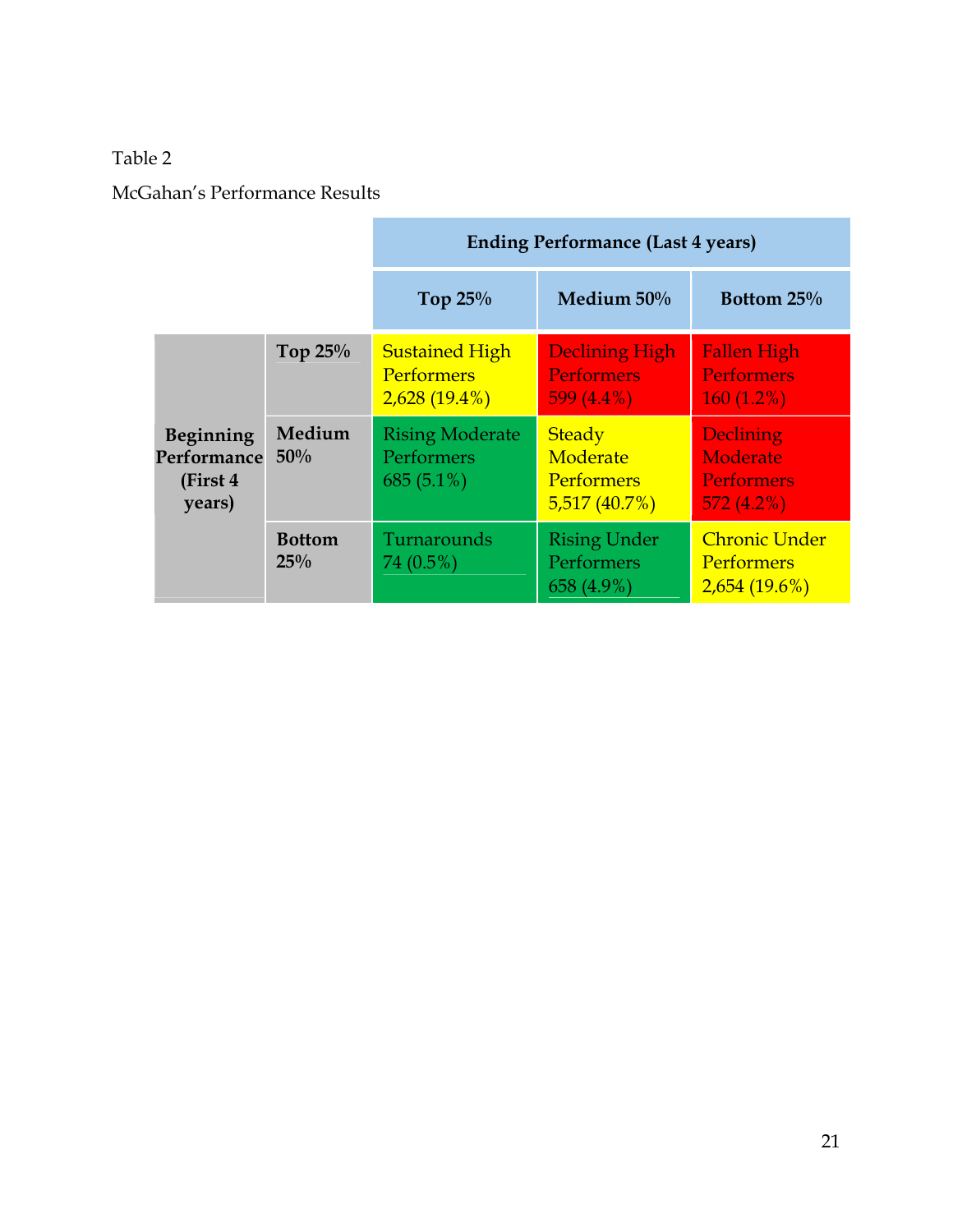# Table 3

# Sample Industries

| Industry                                   | <b>Number</b>    | Largest/Smallest (in 2009)            |  |  |
|--------------------------------------------|------------------|---------------------------------------|--|--|
| (Primary ICB Sector)                       | of Firms*        |                                       |  |  |
| Oil/Gas/Mining (0530)                      | 22               | BP/Tesoro                             |  |  |
| Chemicals (1350)                           | 17               | Dow/Hexion Specialty Chemicals        |  |  |
| Aerospace and Defense (2710)               | 12               | Boeing/Rockwell Collins               |  |  |
| Railroads (2775)                           | 6                | Union Pacific/Canadian Pacific        |  |  |
| Automotive Mfg and Supply<br>(3350)        | 25               | Toyota/Tenneco                        |  |  |
| Food/Beverage (3500)                       | 24               | Nestle/Hormel                         |  |  |
| Consumer Products (3720)                   | 8                | Procter & Gamble/Clorox               |  |  |
| Pharmaceuticals (4750)                     | 15               | Pfizer/Novo Nordisk                   |  |  |
| Electronics (3740)                         | 9                | Sony/Eastman Kodak                    |  |  |
| Retail Apparel (5371)                      | 10               | Nike/Guess                            |  |  |
| Specialty Retail (5379)                    | 15               | Home Depot/Borders                    |  |  |
| Grocery/Drug Store Retail<br>(5330)        | 16               | <b>CVS Caremark/Winn-Dixie Stores</b> |  |  |
| General Retail (5373)                      | 12               | Wal-Mart/Saks                         |  |  |
| Airlines (5751)                            | $\overline{7}$   | American/Jet Blue                     |  |  |
| Utilities (7500)                           | 27               | Exelon/PPL Electric Utilities Corp    |  |  |
| <b>Computers/Office Products</b><br>(9572) | 11               | IBM/Lexmark                           |  |  |
| Network/Communications<br>(9578)           | 9                | Cisco/Harris                          |  |  |
| <b>Total Firms</b>                         | $\overline{245}$ |                                       |  |  |

\*with at least 10 years of data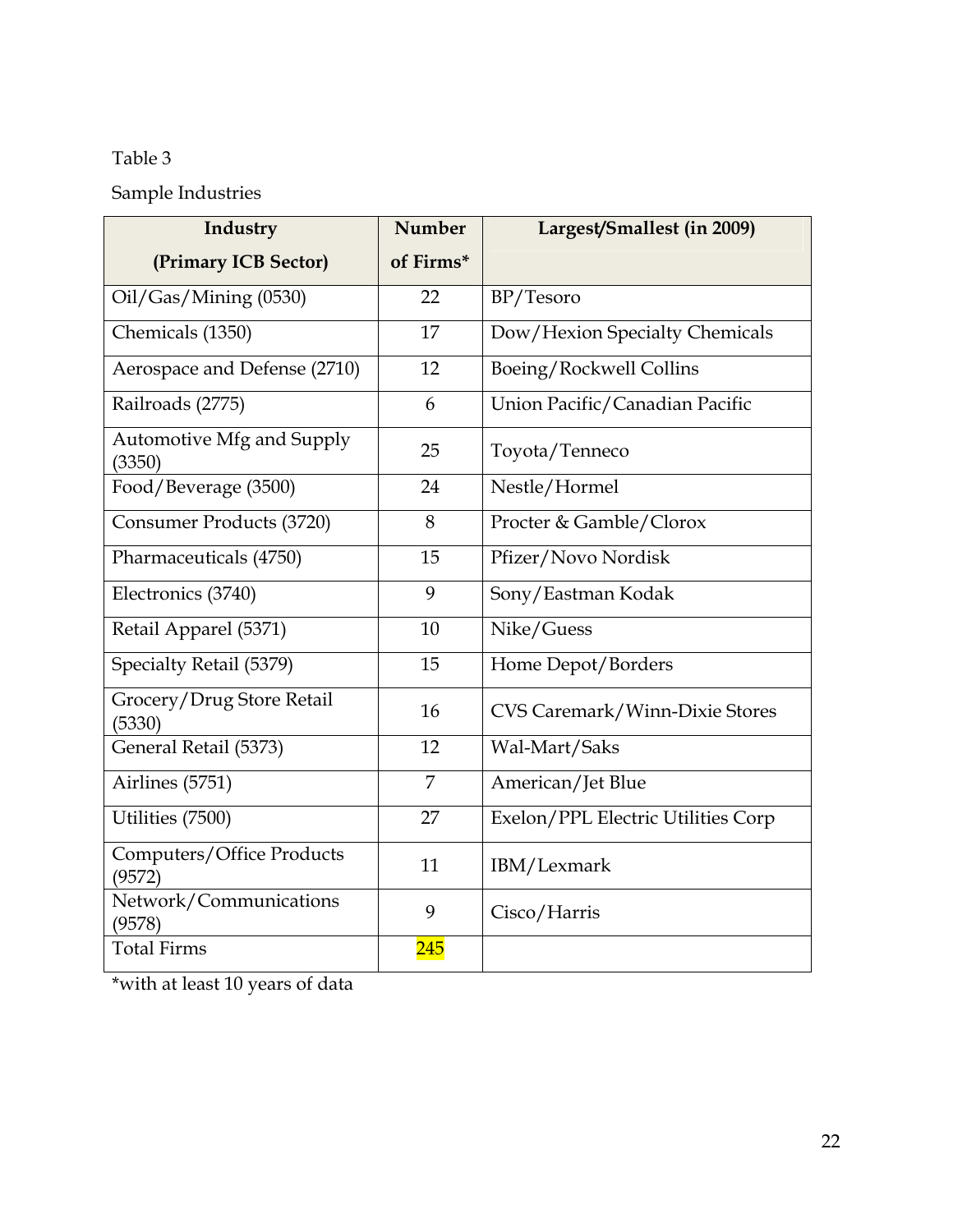# Table 3

Company Performance Vs Various Benchmarks between 1980 and 2009

| Good-to-Great<br>Companies            | <b>Industry Group</b>     | % Years above<br>S&P500 Index | % Years Above<br><b>Median TSR</b> | % Years<br><b>Above</b><br><b>Median ROA</b> |
|---------------------------------------|---------------------------|-------------------------------|------------------------------------|----------------------------------------------|
| <b>Abbott Laboratories</b>            | Pharmaceuticals           | 67                            | 47                                 | 70                                           |
| Circuit City                          | <b>Specialty Retail</b>   | 67                            | 57                                 | 32                                           |
| Fannie Mae                            | <b>Financial Services</b> | n/a                           | n/a                                | n/a                                          |
| Kimberly-Clark                        | <b>Consumer Products</b>  | 80                            | 37                                 | 33                                           |
| Kroger                                | Grocery Retail            | 70                            | 53                                 | 27                                           |
| <b>Pitney Bowes</b>                   | Computer Systems          | 63                            | 50                                 | 30                                           |
| Walgreens                             | Grocery/Drug Retail       | 70                            | 60                                 | 93                                           |
| Wells Fargo                           | <b>Financial Services</b> | 70                            | 59                                 | 57                                           |
| <b>Built-to-Last Companies</b>        |                           |                               |                                    |                                              |
| 3M                                    |                           | n/a                           | n/a                                | n/a                                          |
| American Express                      | <b>Financial Services</b> | 70                            | 45                                 | 77                                           |
| Boeing                                | Aerospace/Defense         | 67                            | 57                                 | 40                                           |
| Citicorp                              | <b>Financial Services</b> | 61                            | 54                                 | 50                                           |
| Ford                                  | Automotive                | 47                            | 50                                 | 27                                           |
| Hewlett-Packard                       | Computer/Office           | 67                            | 43                                 | 57                                           |
| <b>IBM</b>                            | Computer/Office           | 63                            | 37                                 | 60                                           |
| Johnson & Johnson                     | <b>Consumer Products</b>  | 77                            | 47                                 | 93                                           |
| Merck                                 | Pharmaceuticals           | 67                            | 43                                 | 73                                           |
| Motorola                              | Network/Comm              | 50                            | 43                                 | 43                                           |
| Nordstrom                             | General Retail            | 67                            | 50                                 | 17                                           |
| Procter & Gamble                      | <b>Consumer Products</b>  | 73                            | 43                                 | 33                                           |
| Sony                                  | Electronics               | 47                            | 40                                 | 37                                           |
| Wal-Mart                              | General Retail            | 63                            | 57                                 | 100                                          |
| Other "In Search of Excellence" Firms |                           |                               |                                    |                                              |
| Pepsi (Frito Lay)                     | Food/Beverage             | 60                            | 53                                 | 60                                           |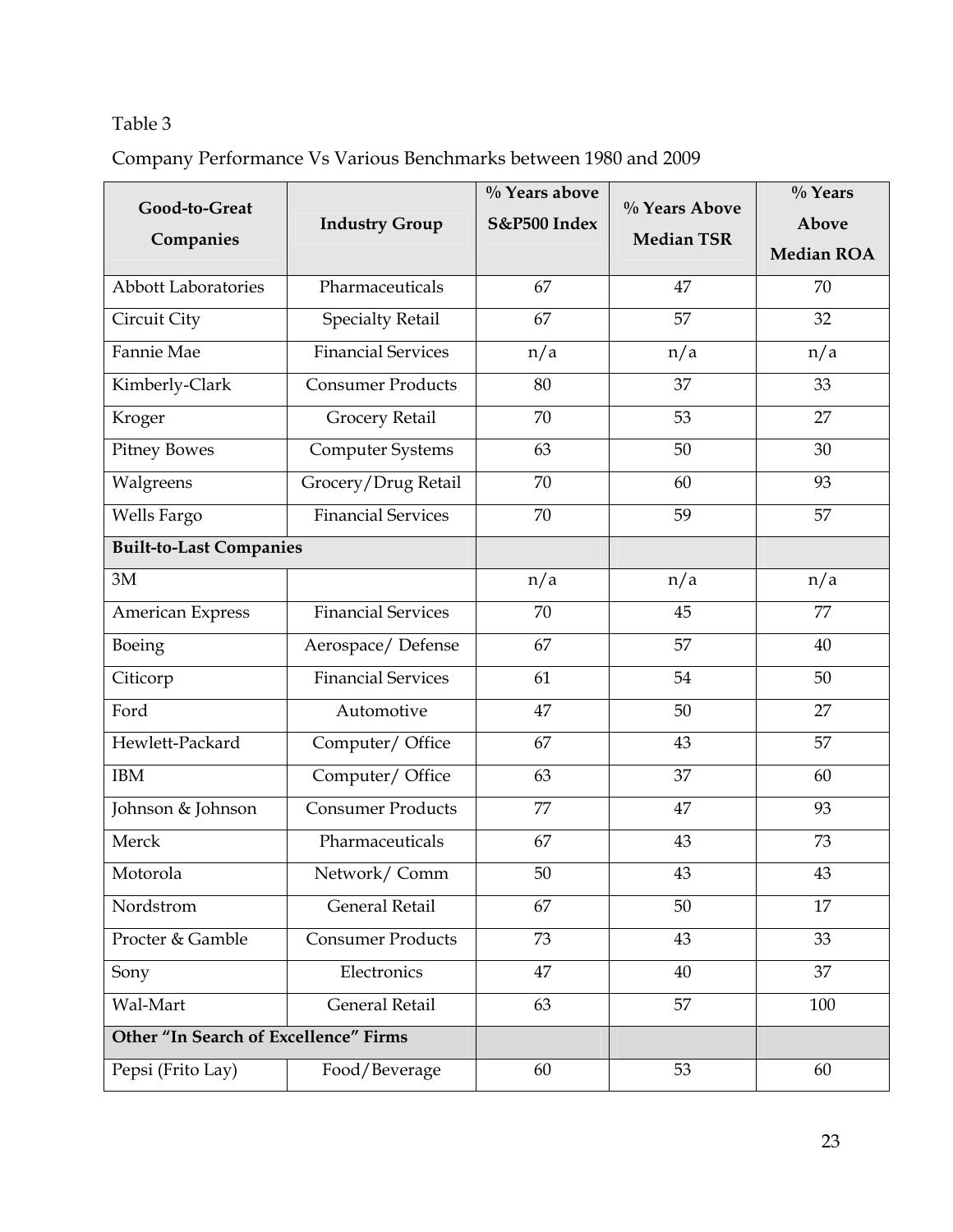| Avon                                  | Consumer Products | 57              | 47  | 60  |
|---------------------------------------|-------------------|-----------------|-----|-----|
| Schlumberger                          | Oil/Gas           | $\overline{57}$ | 43  | 73  |
| Xerox                                 | Computer/Office   | 57              | 37  | 03  |
| Bristol-Myers-Squibb                  | Pharmaceuticals   | 70              | 43  | 83  |
| Dana                                  | Automotive        | 53              | 30  | 43  |
| Delta Air Lines                       | <b>Airlines</b>   | 48              | 34  | 53  |
| Dow Chemical                          | Chemicals         | 53              | 33  | 47  |
| DuPont                                | Chemicals         | 60              | 37  | 40  |
| Eastman Kodak                         | Electronics       | 47              | 33  | 67  |
| Emerson Electric                      | Electronics       | 60              | 57  | 97  |
| K-mart*                               | Retail            | 52              | 35  | 23  |
| <b>Texas Instruments</b>              | Electronics       | 63              | 57  | 73  |
| Winners (Joyce, Nohria, and Roberson) |                   |                 |     |     |
| <b>Dollar General</b>                 | Car Rental        | n/a             | n/a | n/a |
| Target                                | Retail            | 63              | 63  | 70  |
| Duke Energy                           | Energy            | 73              | 53  | 77  |
| Home Depot                            | Retail            | 61              | 57  | 80  |
| <b>GE</b>                             | Diversified       | n/a             | n/a | n/a |
| Oracle                                | Computer/Office   | 63              | 63  | 92  |
| Campbell's Soup                       | Food/Beverage     | 70              | 43  | 87  |
| <b>USAA</b>                           | Insurance         | n/a             | n/a | n/a |
| Nucor                                 | <b>Steel</b>      | n/a             | n/a | n/a |
| Schering-Plough                       | Pharmaceuticals   | 72              | 48  | 41  |

\*data prior to acquisition by Sears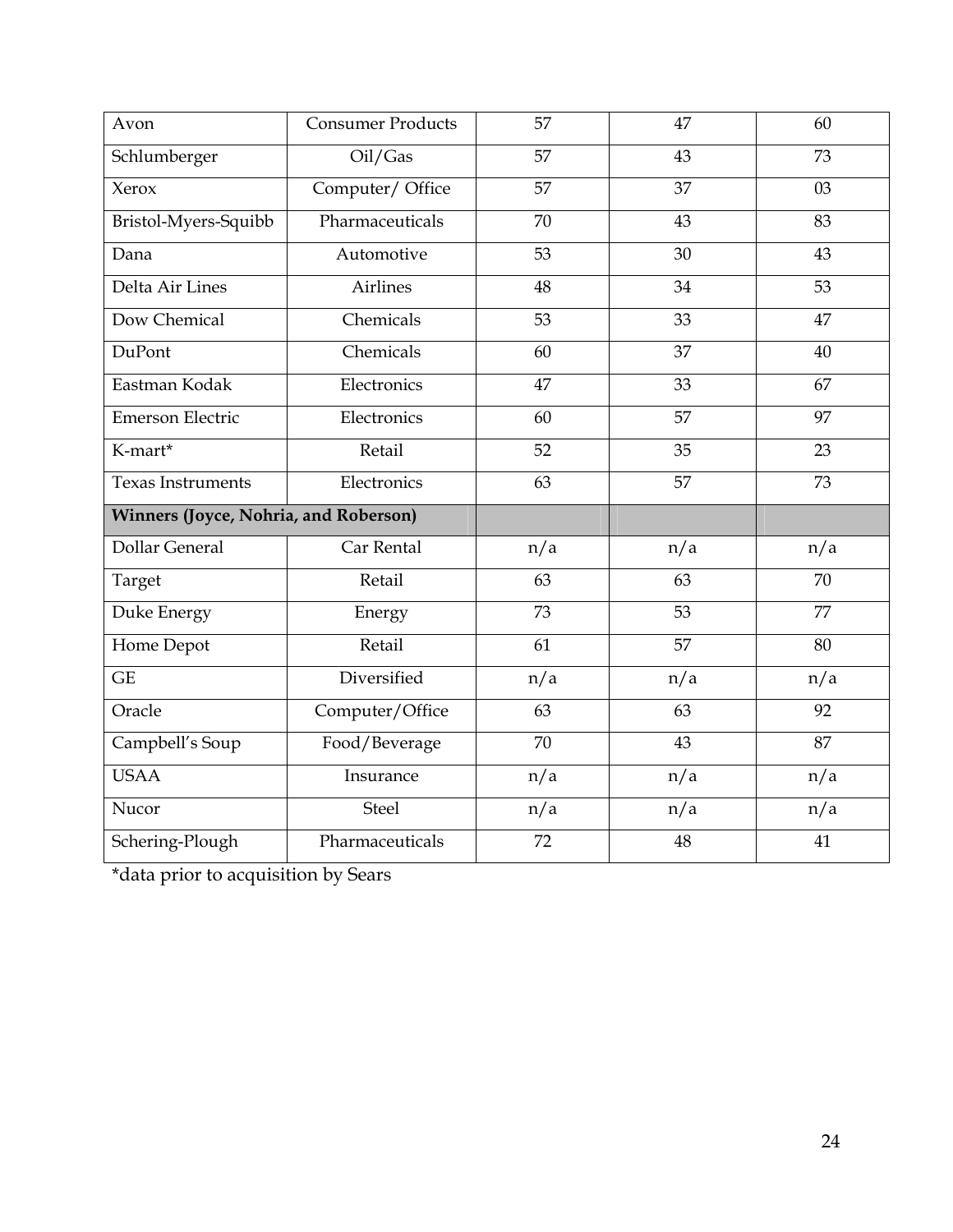Figure 2: Oil and Gas Industry ROA Performance

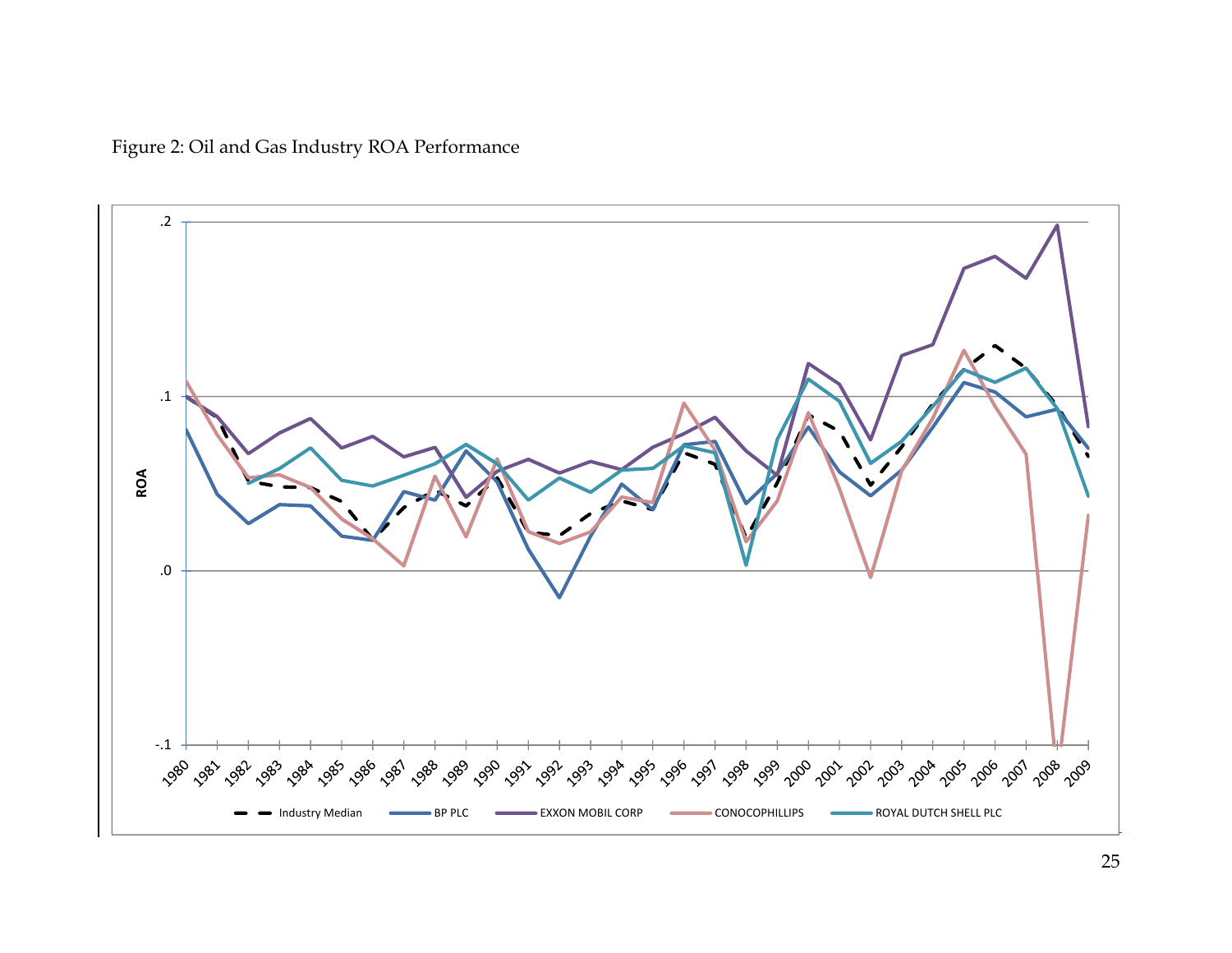Figure 3: Automobile Industry ROA Performance

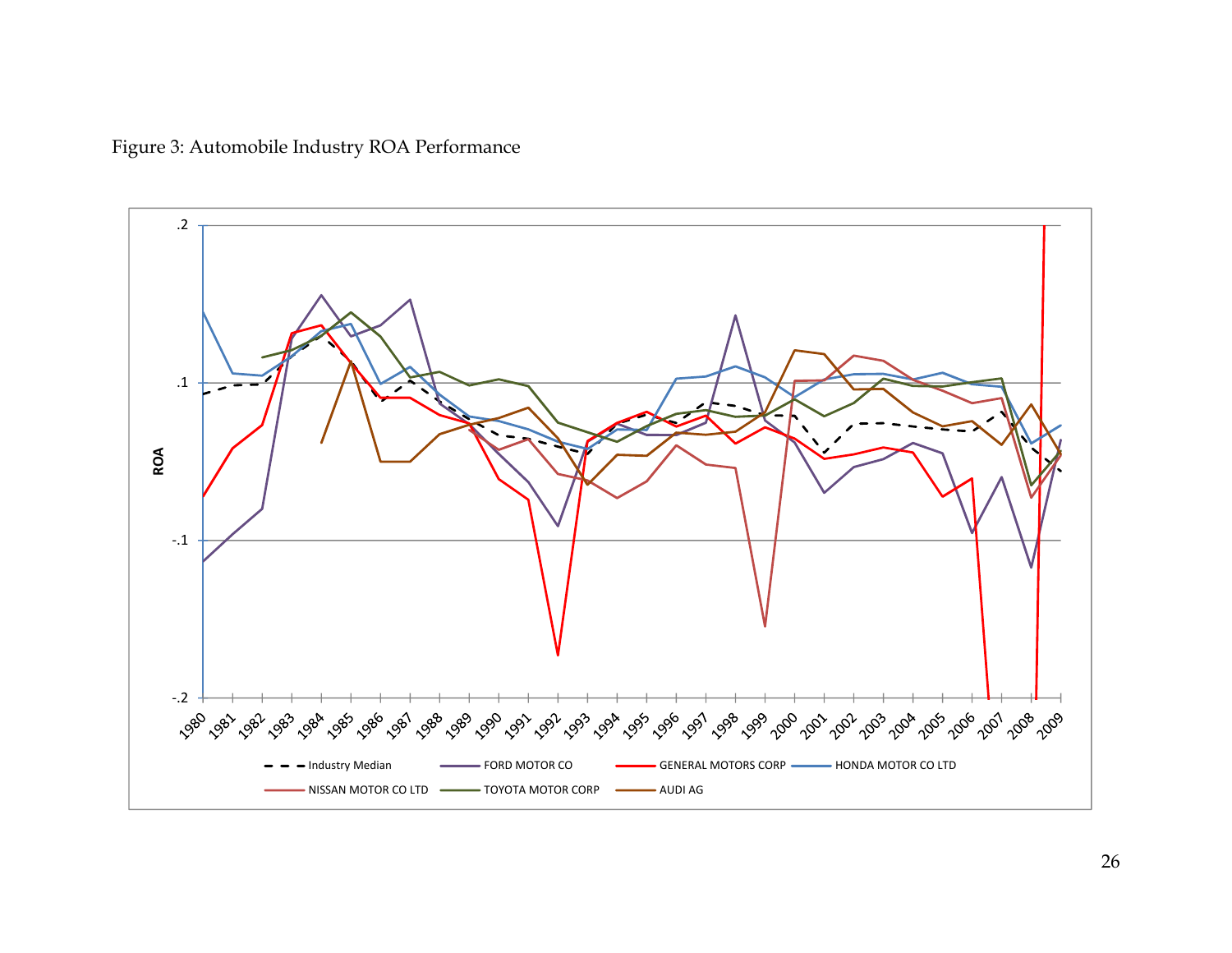Figure 3: Pharmaceutical Industry ROA Performance

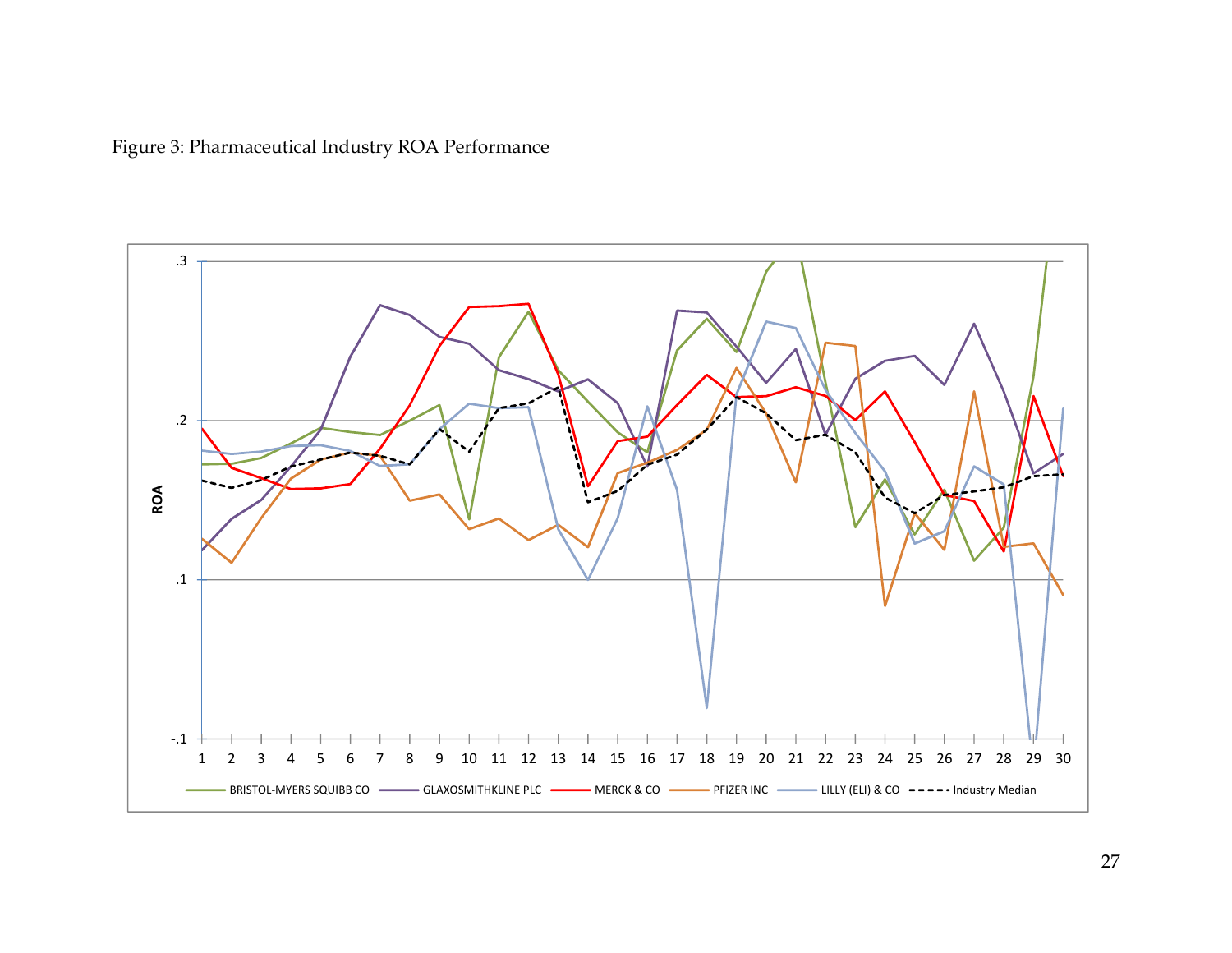